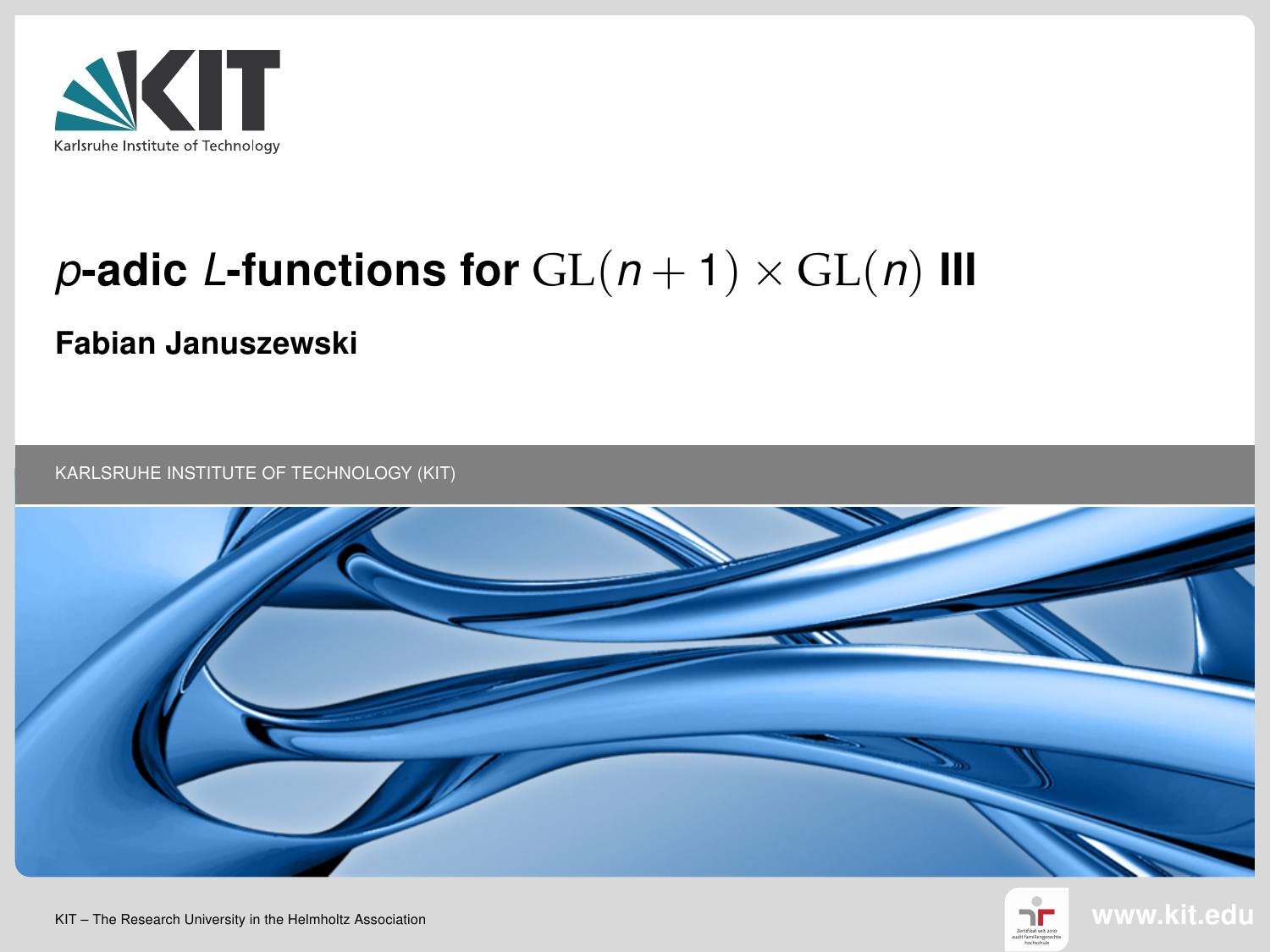#### **Overview**



#### Previous lectures:

- GL(2)/F adelically (Kenichi)
- Rankin-Selberg L-functions following Jacquet, Piatetski-Shapiro and Shalika
- The relative modular symbol and algebraicity of special values
- Archmedean periods: Non-vanishing and period relations

#### Today's lectures:

- p-adic distributions attached to finite slope classes (Kazhdan-Mazur-Schmidt, Schmidt, J.)
- Boundedness in the nearly ordinary case (Schmidt, J.)
- Functional equation

(J.)

Manin congruences and independence of weight (J.)

#### Interpolation formulae (Schmidt, J.)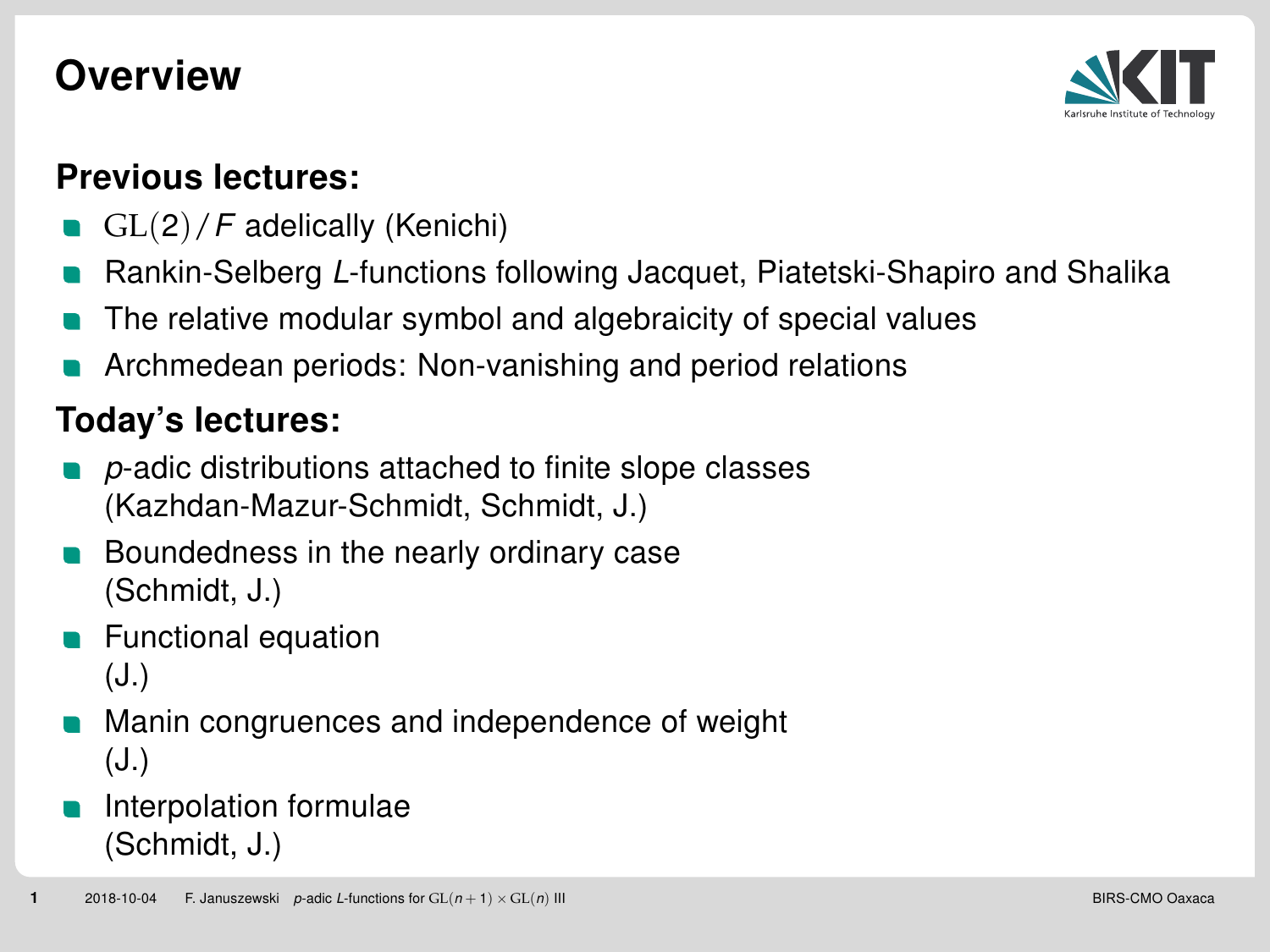## <span id="page-2-0"></span>Table of Contents



[Cohomological construction of](#page-2-0) p-adic distributions

[Cohomological setup](#page-3-0) [The modular symbol](#page-6-0) [The distribution relation](#page-9-0) The p[-adic measure](#page-11-0) [Functional equation](#page-12-0) [Manin congruences](#page-13-0) [Independence of weight](#page-16-0) [Non-abelian measures](#page-17-0)

[Setup](#page-19-0) [The modular symbol](#page-21-0) [Properties](#page-22-0)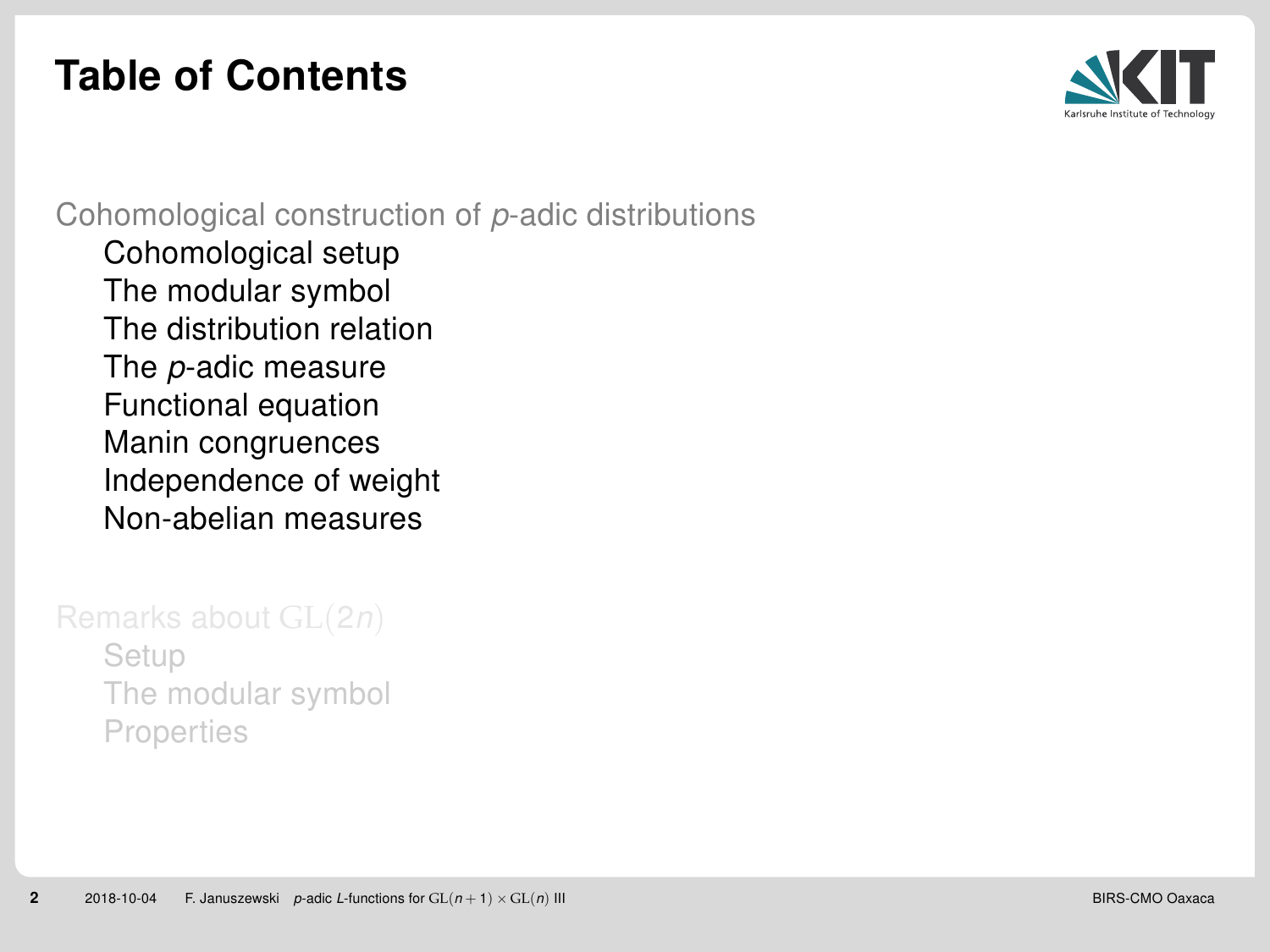#### <span id="page-3-0"></span>Cohomological setup



 $F/\mathbf{Q}$  number field, A adèles over  $\mathbf{Q}, \mathbf{A}_F = \mathbf{A} \otimes_{\mathbf{Q}} F$ 

$$
G = G_{n+1} \times G_n = \text{res}_{F/\mathbf{Q}} \operatorname{GL}(n+1) \times \operatorname{GL}(n)
$$

$$
H = G_n = \operatorname{res}_{F/\mathbf{Q}} \operatorname{GL}(n)
$$

$$
\Delta : H \to G, g \mapsto (diag(g, 1), g)
$$

 $S \subseteq G$  maximal Q-split torus in the center (rank 2)

$$
K_{\infty} \subseteq G(\mathbf{R}) \quad \text{max'l compact}
$$

$$
\widetilde{K}_{\infty} = S(\mathbf{R})^0 K_{\infty} \subseteq G(\mathbf{R})
$$

$$
L_{\infty} = \widetilde{K}_{\infty} \cap H(\mathbf{R}) \subseteq H(\mathbf{R}) \quad \text{max}' \text{ compact}
$$

$$
K \ \subseteq \ G(\mathbf{A}^{(\infty)}) \ \text{ compact open}
$$

$$
L \subseteq H(\mathbf{A}^{(\infty)}) \text{ compact open}
$$

$$
\mathscr{X}(K) = G(\mathbf{Q}) \backslash G(\mathbf{A}) / \widetilde{K}_{\infty} K
$$

$$
\mathscr{Y}(L) \quad = \quad H(\mathbf{Q}) \backslash H(\mathbf{A}) / L_{\infty} L
$$

$$
i : \mathscr{Y}(L) \to \mathscr{X}(K) \quad \text{proper, whenever } L \subseteq K
$$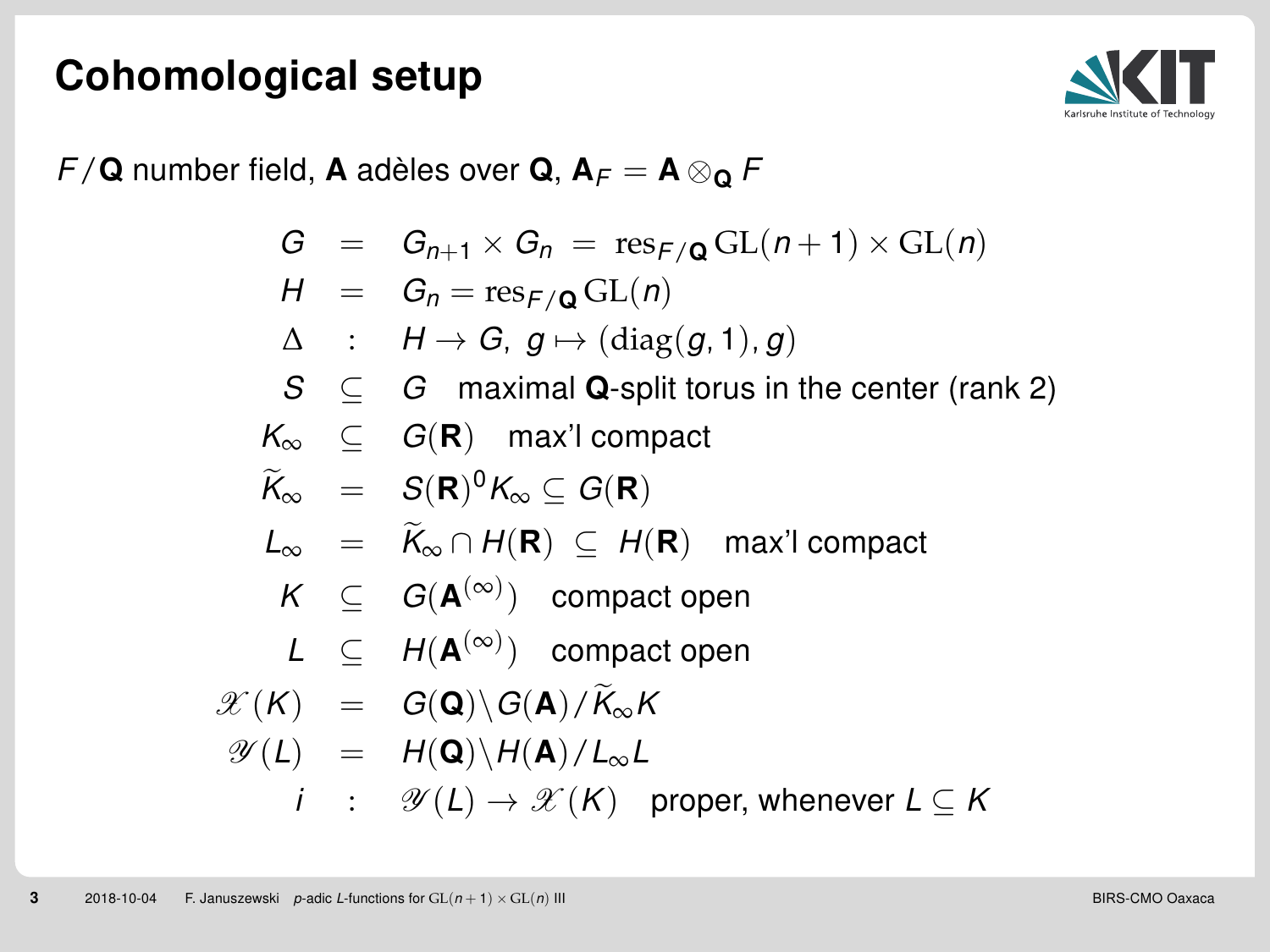#### Cohomological setup



p a rational prime,  $E/\mathbf{Q}_p$  finite,  $\mathcal{O} \subseteq E$  its valuation ring

|  | $B = TU$ upper Borel in G                                                                                                                                                                |
|--|------------------------------------------------------------------------------------------------------------------------------------------------------------------------------------------|
|  | $\mu$ : $\mathcal{O}$ -Lie algebra of U                                                                                                                                                  |
|  | $\lambda$ : B-dominant E-rational weight of G                                                                                                                                            |
|  | $L_{\lambda,E}$ : irred. rep. of G of heighest wt $\lambda$ over E                                                                                                                       |
|  | $v_0$ : B-lowest weight vector in $L_{\lambda,E}$                                                                                                                                        |
|  | $L_{\lambda,\mathcal{O}} = U(\mathfrak{u}) \cdot v_0 \subseteq L_{\lambda,E}$ $\mathcal{O}$ -lattice                                                                                     |
|  | $L_{\lambda,A}$ for $A \in \{E, \mathcal{O}, E/\mathcal{O}, \mathcal{O}/p^{\beta}\mathcal{O}, p^{-\beta}\mathcal{O}/\mathcal{O}\}\$                                                      |
|  | $g \in G(\mathbf{A}^{(\infty)})$                                                                                                                                                         |
|  | $gl_{\mathcal{O}} = L_{\lambda,E} \cap g \cdot (L_{\mathcal{O}} \otimes_{\mathbf{Z}_{p}} \widehat{\mathbf{Z}})$ for any $\mathcal{O}$ -lattice $L_{\mathcal{O}} \subseteq L_{\lambda,E}$ |
|  | $t_q$ : $\mathscr{X}(gKg^{-1}) \to \mathscr{X}(K)$ right translation by g                                                                                                                |
|  | $T_g$ : $t_g^* \underline{L}_\mathcal{O} \to g \underline{L}_\mathcal{O}$ canonical map of associated sheaves                                                                            |
|  | $t^\lambda_g$ : $\Gamma(U,\underline{L}_{\mathcal{O}}) \to \Gamma(Ug^{-1},gL_{\mathcal{O}})$ 'normalized' pullback                                                                       |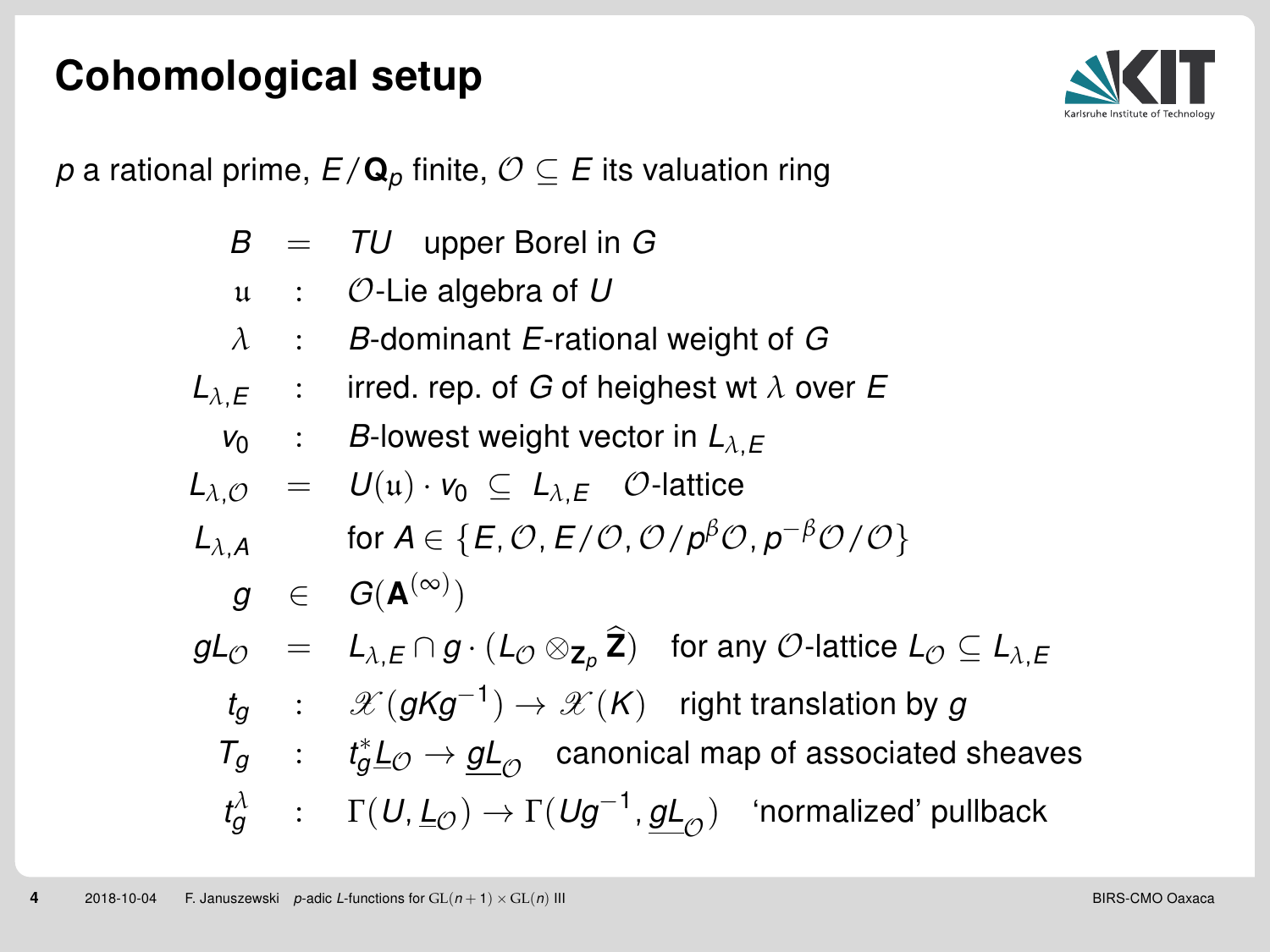#### Cohomological setup



For 
$$
x \in F_p^\times = (F \otimes_{\mathbf{Q}} \mathbf{Q}_p)^\times
$$
 and  $\alpha \ge \alpha' \ge 0$  put:  
\n
$$
t_x = \text{diag}(x^n, x^{n-1}, \dots, x) \in \text{GL}_n(F_p) = H(\mathbf{Q}_p)
$$
\n
$$
I_{\alpha', \alpha} = \{k \in G(\mathbf{Z}_p) \mid k \in B(\mathbf{Z}_p/p^\alpha) \text{ and } k \in U(\mathbf{Z}_p/p^{\alpha'})\}
$$
\n
$$
U_p = I_{\alpha', \alpha} \Delta(t_p) I_{\alpha', \alpha} = \bigsqcup_{u \in U(\mathbf{Z}_p)/t_p U(\mathbf{Z}_p) t_p^{-1}} u t_p I_{\alpha', \alpha}
$$
\n
$$
= \prod_{p \mid p} (U_p \otimes U_p')^{V_p(p)}
$$
\n
$$
K_{\alpha', \alpha} = K^{(p)} \times I_{\alpha', \alpha}
$$

**p-optimal Hecke action:** Put for  $v \in L_{\lambda,E}$  and  $t \in \mathcal{T}(\mathbf{Q}_p)$ :

$$
t \bullet v := \lambda^{\vee}(t) \cdot (t \cdot v) = (-\lambda^{w_0})(t) \cdot (t \cdot v)
$$

Then for any  $\phi \in H_?^{\bullet}(\mathscr{X}(K_{\alpha',\alpha});\underline{L}_{\lambda,A})$ :

$$
U_p \bullet \phi \ \in \ H^{\bullet}_{?}(\mathscr{X}(K_{\alpha',\alpha});\underline{L}_{\lambda,A})
$$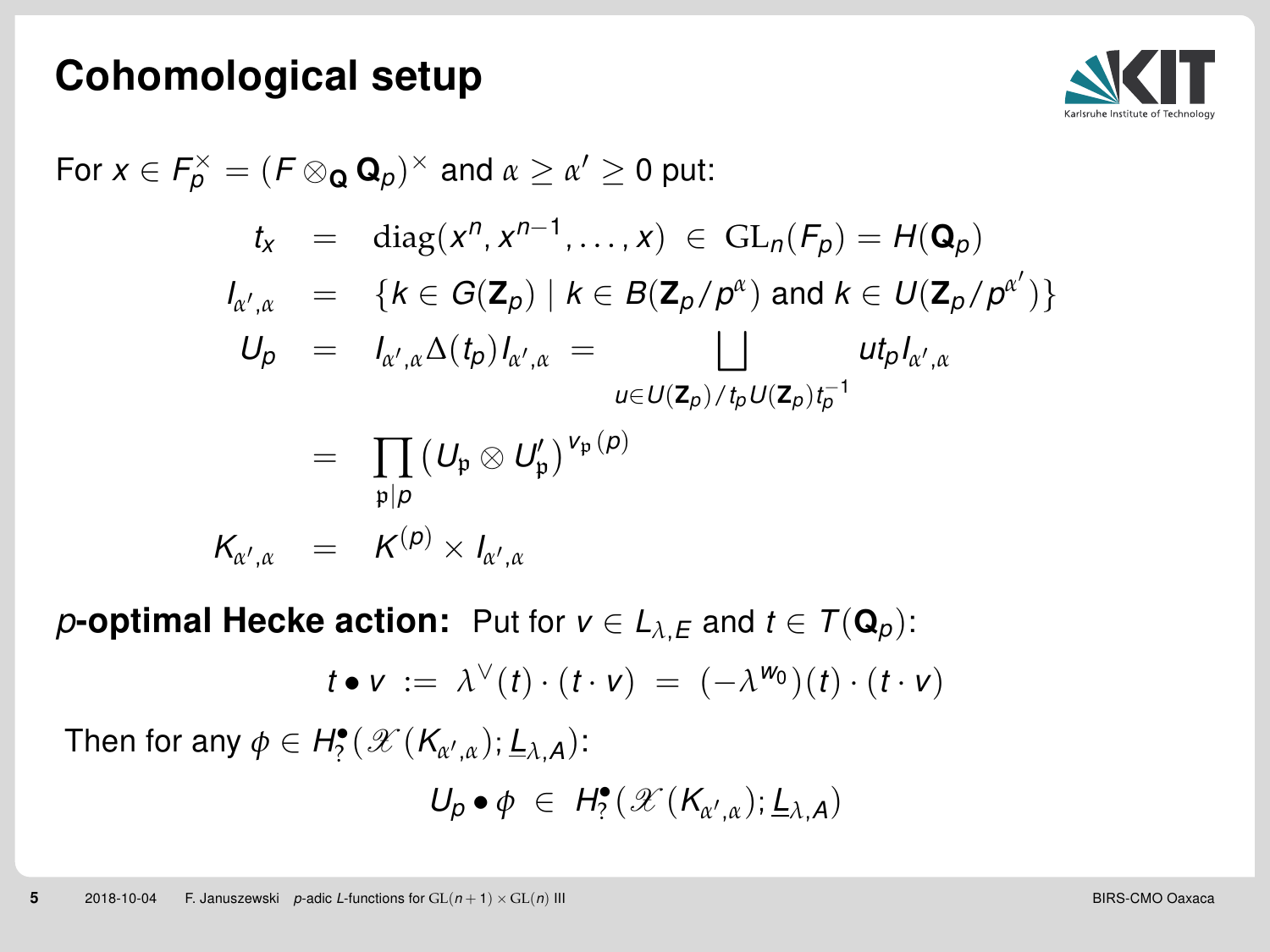

<span id="page-6-0"></span>Let  $w_n \in GL_n(\mathbb{Z})$  denote the antidiagonal matrix. Introduce

$$
h_n = \begin{pmatrix} & & & 1 \\ & w_n & & \vdots \\ & & & \vdots \\ 0 & \dots & 0 & 1 \end{pmatrix} \in GL_{n+1}(\mathbf{Z})
$$

$$
h = (h_n \operatorname{diag}(t_{-1}, 1), 1_n) \in G(\mathbf{Z}_p)
$$

$$
g_\beta = h t_\beta^\beta \in G(\mathbf{Z}_p)
$$

Proposition (Schmidt, J.)  $\textit{For } \beta \geq \alpha \geq \alpha', \, \alpha > 0, \, \mathfrak{I}_{\beta} := H(\mathbf{Q}_{\rho}) \cap g_{\beta} \hspace{0.5mm} I_{\alpha', \alpha} g_{\beta}^{-1} \; \; \textit{is independent of } \alpha \; \textit{and} \; \alpha' \; \textit{and}$  $(H(\mathbf{Z}_p): \mathfrak{I}_\beta) = \prod_{v | p}$  $\prod_{\mu=1}^n$  $\left(1-q_v^{-\mu}\right)^{-1}\cdot\rho^{\beta\frac{(n+2)(n+1)n+(n+1)n(n-1)}{6}}$ det  $\mathfrak{I}_{\beta}$  =  $1 + p^{\beta} \mathcal{O}_{\beta}$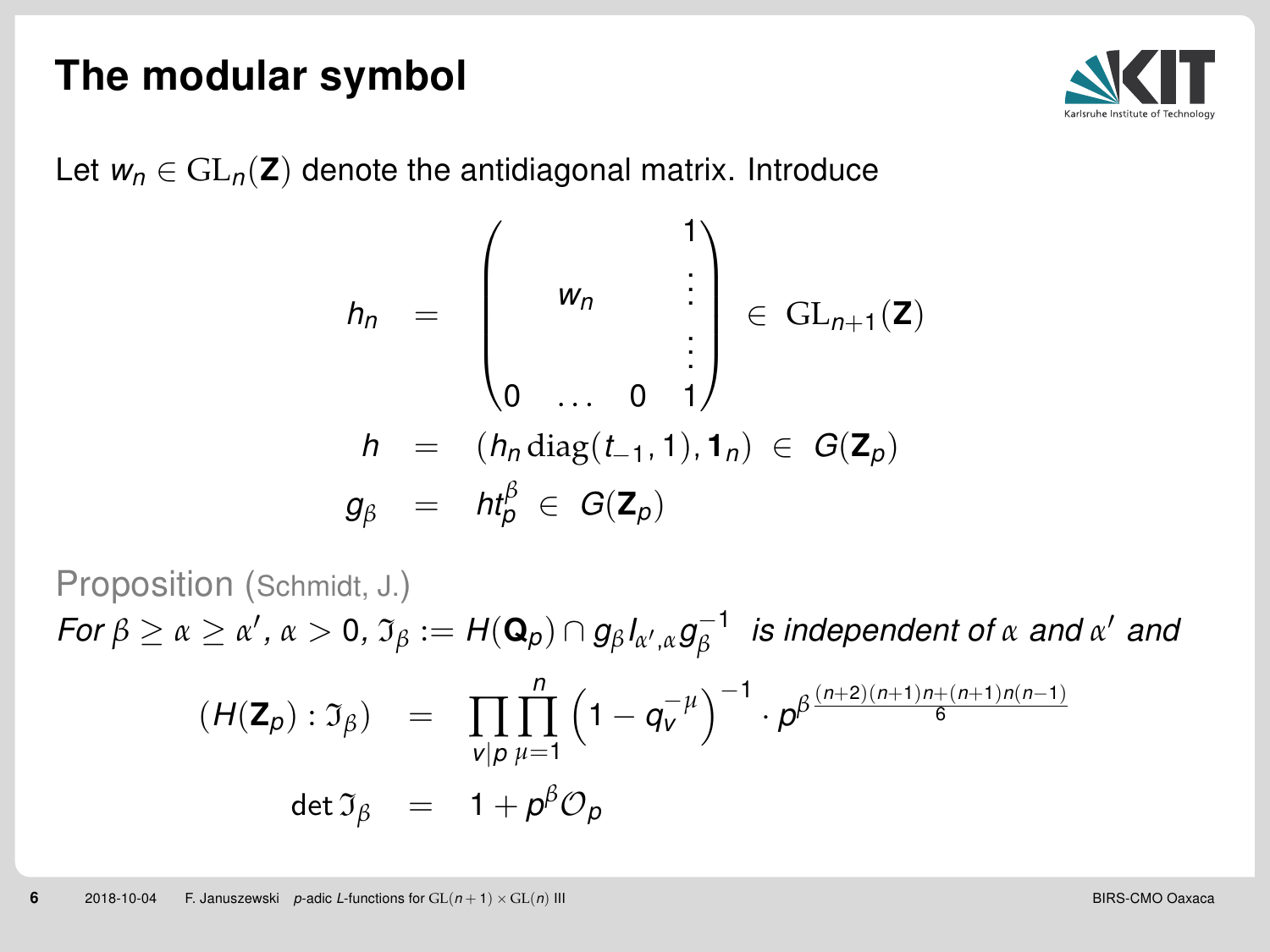

This implies:

$$
\begin{array}{lcl} C(\rho^{\beta}) & = & \displaystyle F^{\times} \backslash {\bf A}_{F}^{\times} / F_{\infty}^{+} \cdot \det \Big( g_{\beta} K_{\alpha', \alpha} g_{\beta}^{-1} \cap H({\bf A}^{(\infty)}) \Big) \\ \\ & = & \displaystyle F^{\times} \backslash {\bf A}_{F}^{\times} / F_{\infty}^{+} \cdot \det \Big( K^{(\rho)} \cap H({\bf A}^{(\rho \infty)}) \Big) \cdot (1 + \rho^{\beta} {\mathcal O}_{\rho}) \end{array}
$$

This class group parametrizes the connected components of  $\mathscr{Y}(L_{\beta})$  where

$$
L_{\beta} := g_{\beta} K_{\alpha',\alpha} g_{\beta}^{-1} \cap H(\mathbf{A}^{(\infty)})
$$

only depends on *β*.

Assume there is  $j \in \mathbb{Z}$  and a non-zero H-intertwining

$$
\eta_j:\; L_{\lambda,E}\to (N_{F/\mathbf{Q}}\otimes\det)^{\otimes j}=:E_{(j)}
$$

Fact:  ${\mathfrak h}$  and  $g_0{\mathfrak b}^-g_0^{-1}$  are *transversal*. Therefore,  $\eta_j(g_0\mathsf v_0)\neq 0$  and may define

$$
\eta_{j,A}: L_{\lambda,A} \to A_{(j)}, \quad v \mapsto \frac{\eta_j(v)}{\eta_j(g_0v_0)}
$$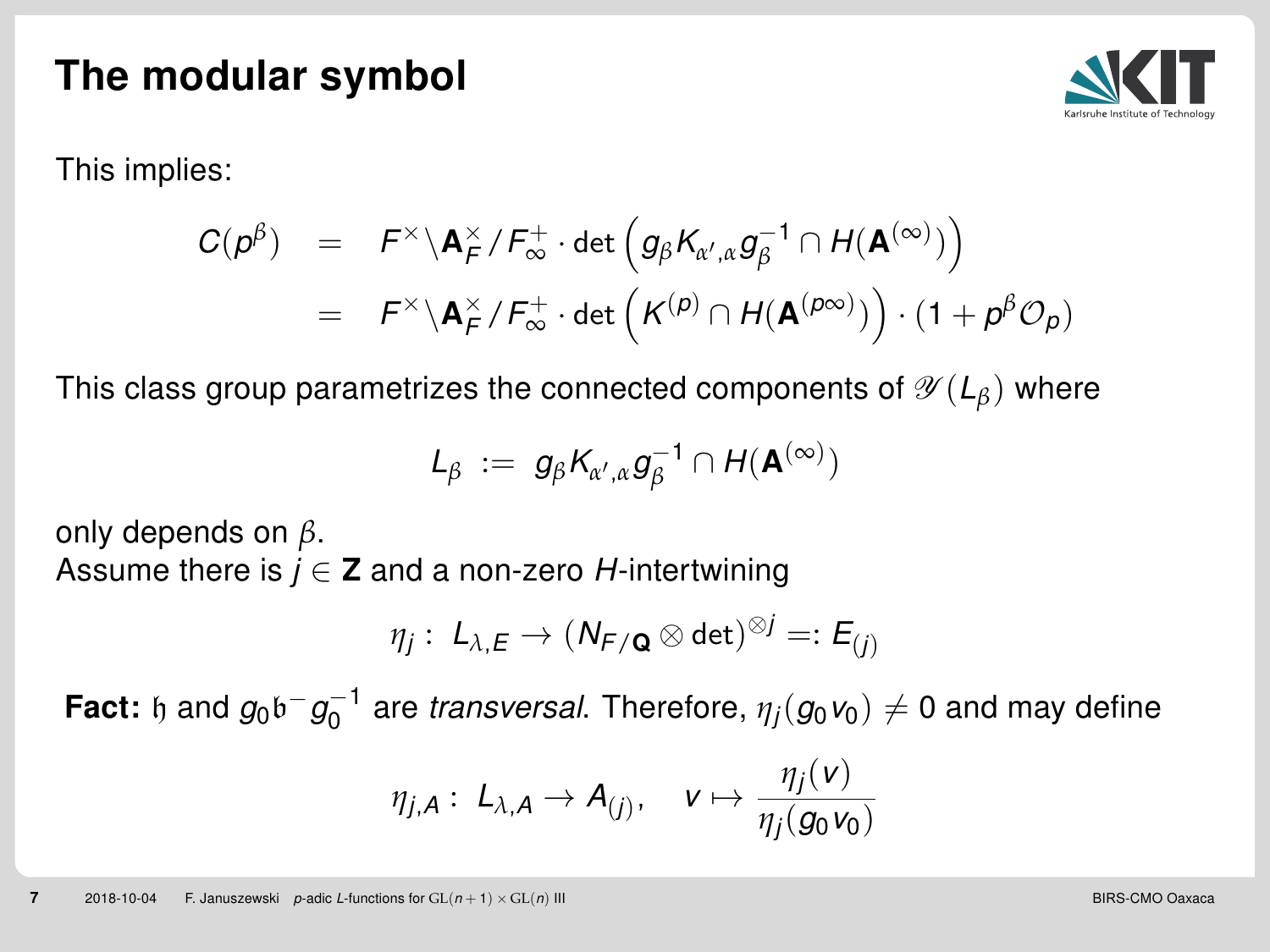

For  $x\in C(\rho^{\beta}),$  define the modular symbol

$$
\mathscr{P}_{A,X,\beta}^{\lambda,j} : H_{c, \text{ord}}^{\dim \mathscr{Y}}(\mathscr{X}(K_{\alpha',\alpha}); \underline{L_{\lambda,A}}) \to A_{(j)},
$$
  

$$
\phi \mapsto \int_{\mathscr{Y}(L_{\beta})[x]} \eta_{j,A} \circ i^* \left[ (-\lambda^{w_0})(t_{\beta}^{\beta}) \cdot t_{g_{\beta}}^{\lambda} \right] (U_{\beta}^{-\beta} \bullet \phi).
$$

Put

$$
L_{\lambda,\mathcal{O}}^{X,\beta} = (-\lambda^{w_0})(t_{\rho}^{\beta}) \cdot d_X \cdot U(u_{\mathcal{O}}^{\beta}) \cdot g_{\beta} v_0, \quad L_{\lambda,A}^{X,\beta} := L_{\lambda,\mathcal{O}}^{X,\beta} \otimes A.
$$

The elementary relation  $\mathcal{L}_{\lambda,\mathcal{A}}^{x,\beta}\subseteq \mathcal{L}_{\lambda,\mathcal{A}}^{1,0}$  shows

$$
(-\lambda^{\mathsf{w}_0})(t^{\beta}_{\rho})\cdot t^{\lambda}_{g_{\beta}}(\mathsf{U}_{\rho}^{-\beta}\bullet\phi) \in \mathsf{L}^{x,\beta}_{\lambda,A}\subseteq \mathsf{L}^{1,0}_{\lambda,A}
$$

Hence  $\mathscr{P}_{A,\mathsf{x},\beta}^{\lambda,j}$  is well defined. Define:

$$
\mu_{\mathsf{A},\beta}^{\lambda,j}(\phi) \; := \; \sum_{\mathsf{x}\in\mathsf{C}(\mathsf{p}^\beta)}\mathscr{P}_{\mathsf{A},\mathsf{x},\beta}^{\lambda,j}(\phi)\cdot \mathsf{x} \;\in\; \mathsf{A}_{(j)}\otimes_\mathcal{O} \mathcal{O}[\mathsf{C}(\mathsf{p}^\beta)] =: \mathsf{A}_{(j)}[\mathsf{C}(\mathsf{p}^\beta)]
$$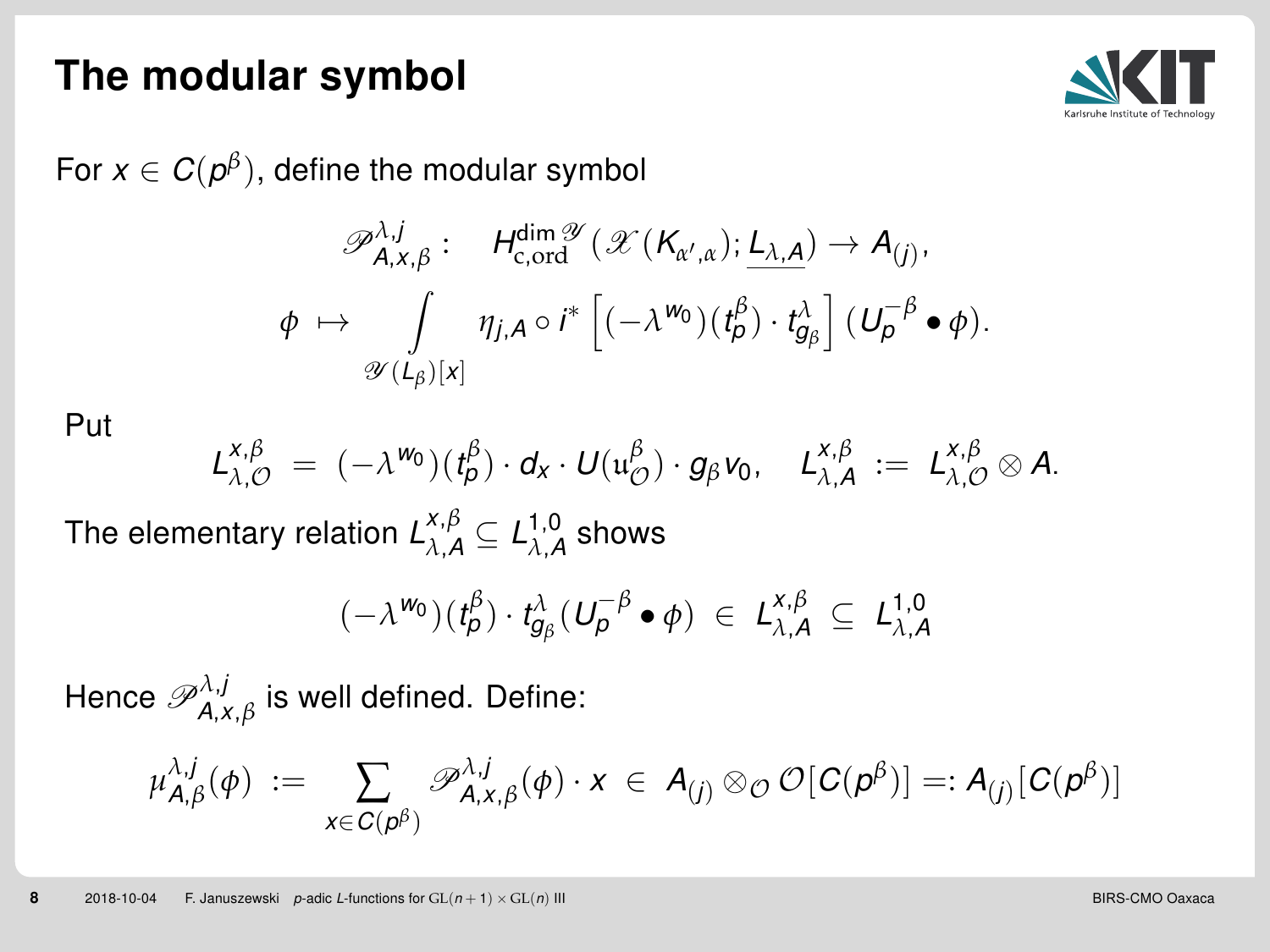## <span id="page-9-0"></span>The distribution relation



For any  $\beta\geq\beta'>0$  the canonical projection  $C(\rho^\beta)\to C(\rho^{\beta'})$  induces an  ${\cal O}$ -linear epimorphism

$$
\text{res}^\beta_{\beta'}: A_{(j)}[C(p^\beta)] \to A_{(j)}[C(p^{\beta'})]
$$

Proposition (Schmidt, J.)

For any cohomology class *φ* and any *β* ≥ *β* <sup>0</sup> > 0 we have the distribution relation

<span id="page-9-1"></span>
$$
\operatorname{res}^\beta_{\beta'}\left(\mu^{\lambda,j}_{A,\beta}(\phi)\right) \;=\; \mu^{\lambda,j}_{A,\beta'}(\phi)
$$

#### Lemma

Let  $u \in U(\mathbf{Z}_{p}), \beta > 0$ . Then:

(i) 
$$
\exists k_{\nu} \in I_{\alpha,\alpha} : \quad h t_{\rho}^{\beta} \cdot u t_{\rho} = h t_{\rho}^{\beta+1} \cdot k_{\nu}
$$
 (1)

(ii) For any  $k_u = (k'_u, k''_u)$  in [\(1\)](#page-9-1) the residue class det  $k'_u$  (mod  $p^{\beta+1}$ ) is uniquely determined by  $u\in U({\mathbf{Z}}_p)/\mathit{t}_pU({\mathbf{Z}}_p)\mathit{t}_p^{-1}$  and lies in 1  $+$   $\rho^{\beta}{\mathcal{O}}_p.$ 

$$
(\mathrm{iii}) \qquad U(\mathbf{Z}_p)/t_p U(\mathbf{Z}_p) t_p^{-1} \to (1+p^\beta \mathcal{O}_p)/(1+p^{\beta+1} \mathcal{O}_p), \quad u \mapsto \det k'_u,
$$

is a surjective group homomorphism.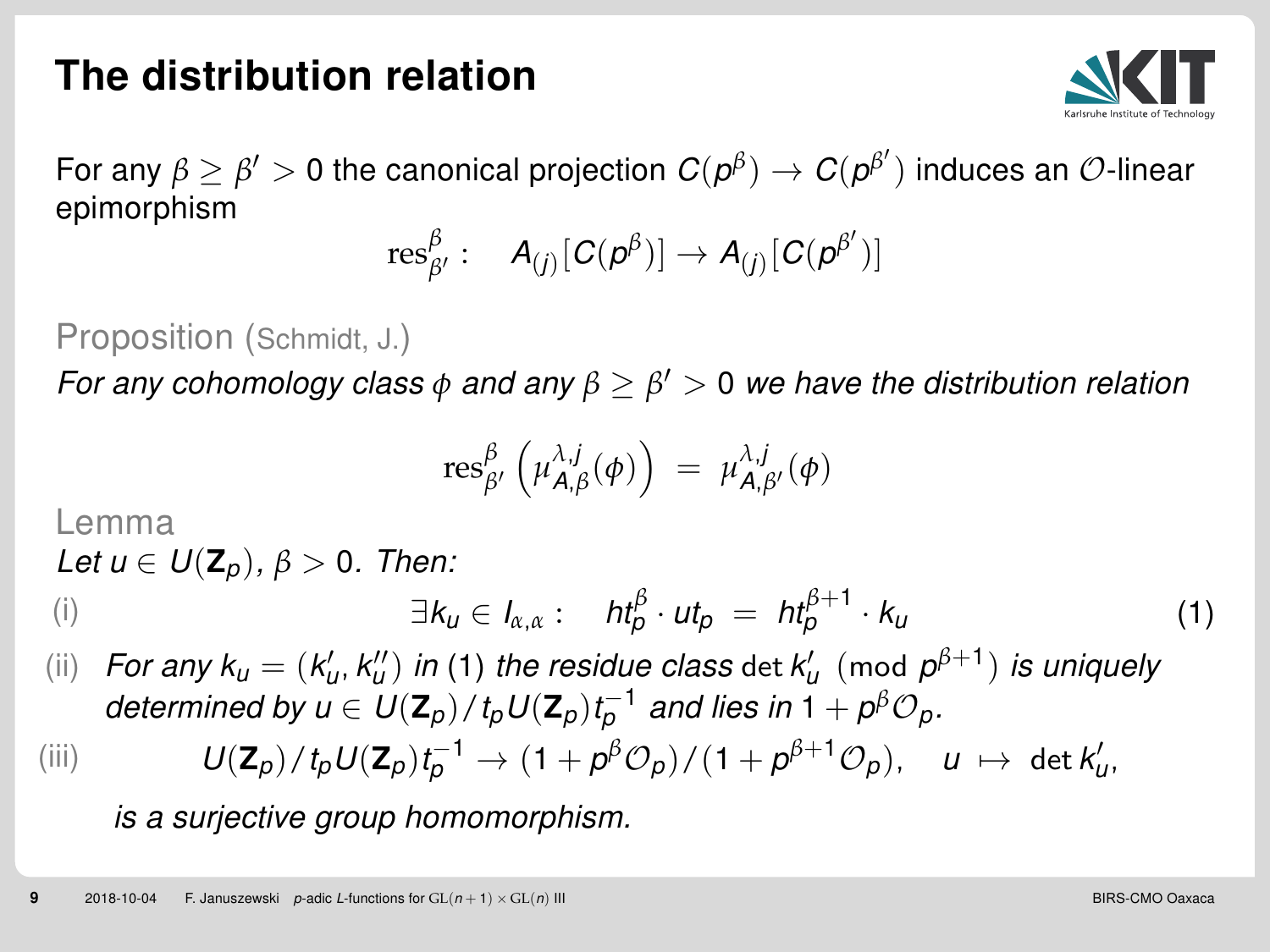#### The distribution relation



#### Proof (of the Proposition): Using the Lemma, unfold

$$
\mathscr{P}_{A,x,\beta}^{\lambda,j}(\phi) = \mathscr{P}_{A,x,\beta}^{\lambda,j}(U_{p}U_{p}^{-1} \bullet \phi)
$$
\n
$$
= \int_{\mathscr{Y}(L_{\beta})[x]} \eta_{j,A} \circ i^{*} \left[ (-\lambda^{w_{0}})(t_{p}^{\beta}) \cdot t_{g_{\beta}}^{\lambda} \right] (U_{p}U_{p}^{-(\beta+1)} \bullet \phi)
$$
\n
$$
= \int_{\mathscr{Y}(L_{\beta})[x]} \sum_{u \in U(\mathbb{Z}_{p})/t_{p}U(\mathbb{Z}_{p})t_{p}^{-1}} \eta_{j,A} \circ i^{*} \left[ (-\lambda^{w_{0}})(t_{p}^{\beta+1}) \cdot t_{g_{\beta}u_{p}}^{\lambda} \right] (U_{p}^{-(\beta+1)}\phi)
$$
\n
$$
= \sum_{u} [\text{some index}]^{-1} \int_{\mathscr{Y}(L_{\beta+1})[x \det(k_{u}^{\prime})]} \eta_{j,A} \circ i^{*} \left[ (-\lambda^{w_{0}})(t_{p}^{\beta+1}) \cdot t_{g_{\beta+1}}^{\lambda} \right] (U_{p}^{-(\beta+1)}\phi)
$$
\n
$$
= \sum_{v \pmod{p}} \mathscr{P}_{A,x+yp^{\beta},\beta+1}^{\lambda,j}(\phi)
$$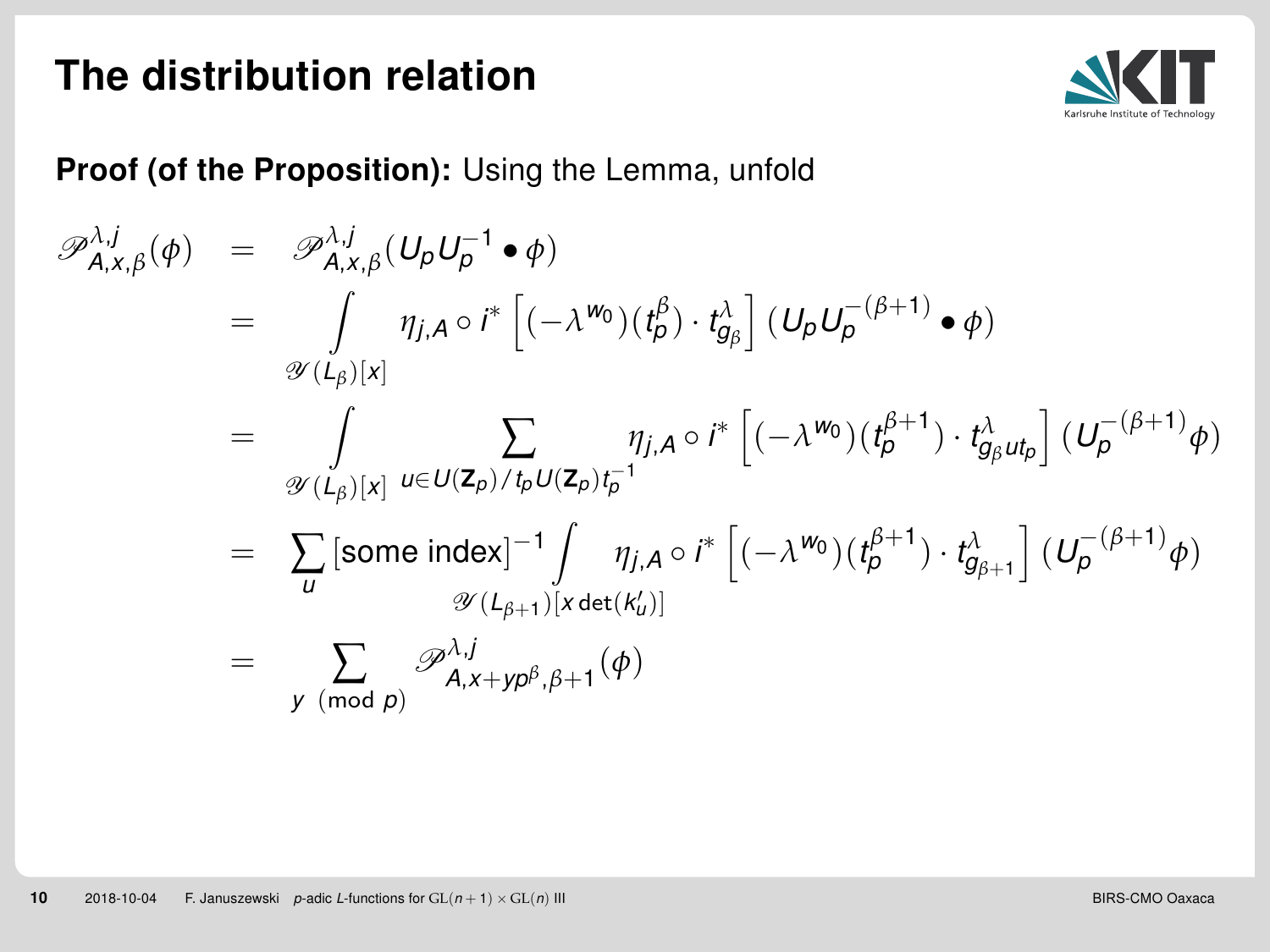#### <span id="page-11-0"></span>The p-adic measure



By the previous Proposition we have a projective system  $\left(\mu^{\lambda,j}_{\mathsf{A},\beta}(\phi)\right)$ *β* . Put

$$
C_F(p^{\infty}) = \lim_{\beta} C_F(p^{\beta})
$$
  

$$
\mu_A^{\lambda,j}(\phi) = \lim_{\beta} \mu_{A,\beta}^{\lambda,j}(\phi)
$$

Summing up, we obtain an  $\mathcal{O}$ -linear map

$$
\mu_A^{\lambda,j}:\quad H_{c,\text{ord}}^{\dim\mathscr{Y}}(\mathscr{X}(K_{\alpha',\alpha});\underline{L}_{\lambda,A})\to A_{(j)}[[C_F(\mathbf{p}^{\infty})]]
$$

For  $A = \mathcal{O}$  we obtain for every nearly ordinary  $\phi$  a p-adic **measure** 

$$
\mu_{\mathcal{O}}^{\lambda,j}(\phi) \in \mathcal{O}[[C_{\mathsf{F}}(p^{\infty})]]
$$

For  $A = E$  we obtain for every finite slope  $\phi$  a p-adic distribution  $\mu_E^{\lambda,j}(\phi)$ whose growth is bounded in terms of the slope.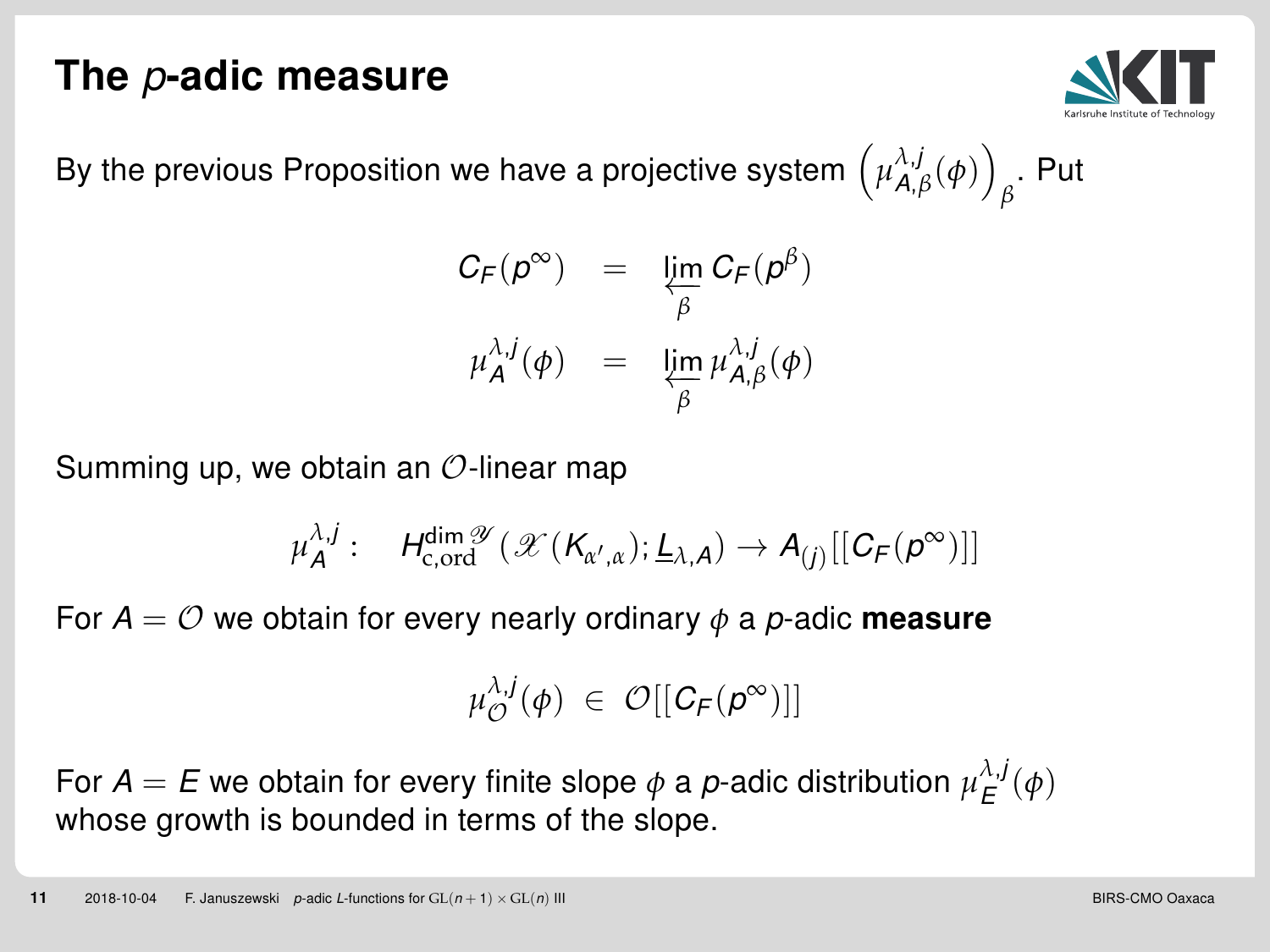#### <span id="page-12-0"></span>Functional equation



Consider the involution of  $GL(n)$ :

$$
\iota: g\mapsto w_n{}^t g^{-1}w_n
$$

stabilizes  $B_n$ ,  $T_n$ ,  $U_n$ , hence induces an involution on the Hecke algebra at p sends  $\lambda$  to  $\lambda^\vee$ , hence induces identifications  $L_{\lambda^\vee,A}\cong \iota^*(L_{\lambda,A}),$  get

$$
(-)^{\vee}:\quad L_{\lambda,A}\to L_{\lambda^{\vee},A},\ \nu\mapsto\nu^{\vee}
$$

likewise for sheaves, since *ι* stabilizes  $\mathscr{X}(K_{\alpha',\alpha})$  and  $\mathscr{Y}_n(L_{\beta}).$  Therefore, *ι* induces an involution

$$
H_{\mathrm{c,ord}}^{\dim \mathscr{Y}}(\mathscr{X}(K_{\alpha',\alpha});\underline{L}_{\lambda,A}) \to H_{\mathrm{c,ord}}^{\dim \mathscr{Y}}(\mathscr{X}(K_{\alpha',\alpha});\underline{L}_{\lambda^\vee,A}), \quad \phi \mapsto \phi^\vee
$$

Proposition (Functional equation, J.)

$$
\mu_A^{\lambda,j}(\phi)(x) = \mu_A^{\lambda^{\vee}, \mathbf{w}-j}(\phi^{\vee})((-1)^n x^{-1})
$$

 $\mathsf{Proof}\colon \mathsf{Relies} \text{ on } \iota(g_\beta) = \mathsf{w}_0 \cdot {}^t g_\beta^{-1} \cdot \mathsf{w}_0 \in ((\mathbf{1}_{n+1},\mathit{t}_\rho^{\beta})_{a',\alpha} (\mathbf{1}_{n+1},\mathit{t}_\rho^{-\beta}) \cap \mathsf{H}) g_\beta I_{a',\alpha}$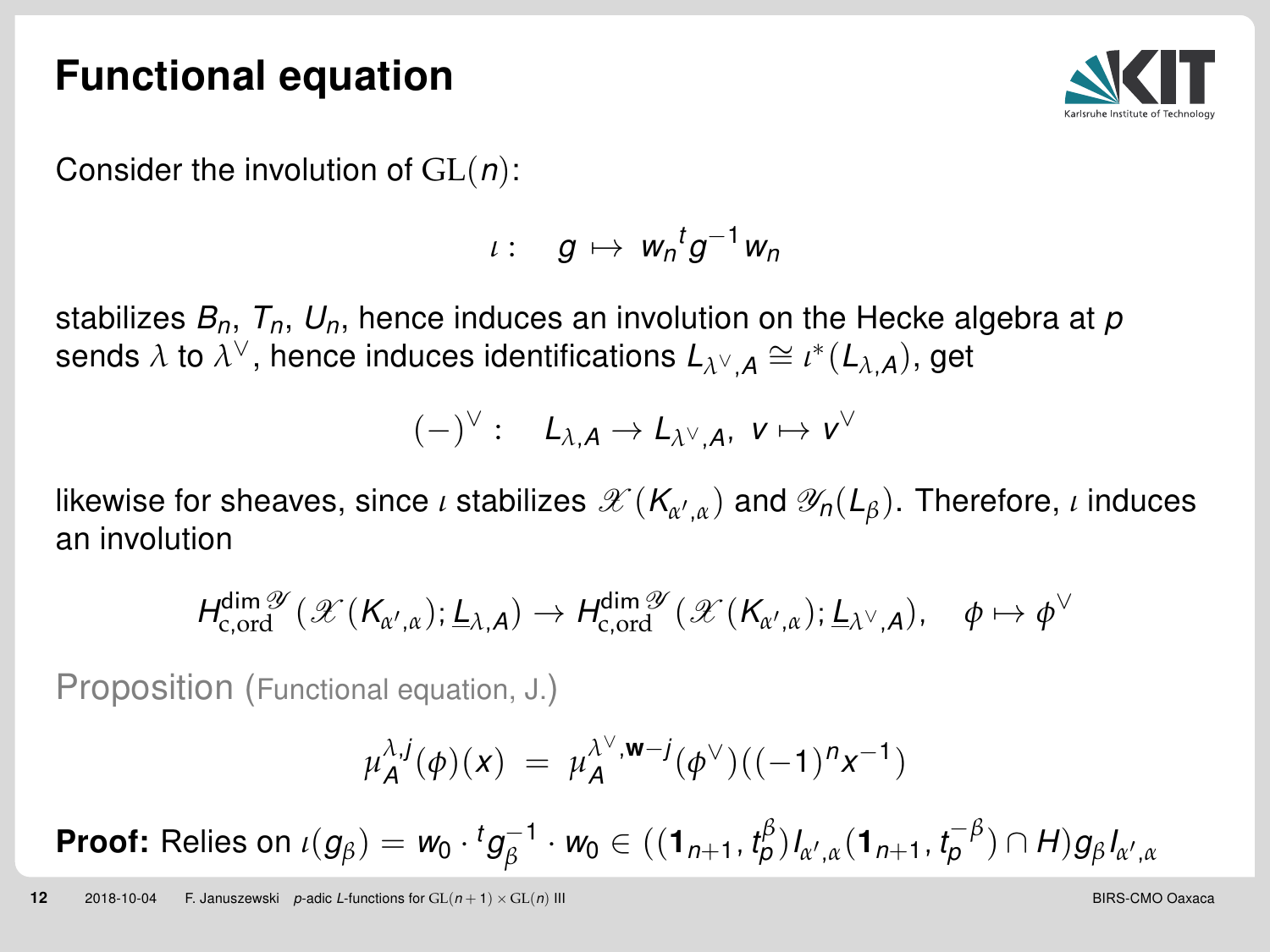#### <span id="page-13-0"></span>Manin congruences



**Goal:** Relate 
$$
\mu_A^{\lambda,j_1}(\phi)
$$
 and  $\mu_A^{\lambda,j_2}(\phi)$  for  $j_1 \neq j_2$ .

Observe that by construction,

$$
i^* \left[ (-\lambda^{\mathbf{W_0}})(t_{\beta}^{\beta}) \cdot t_{g_{\beta}}^{\lambda} \right] (U_{\rho}^{-\beta} \bullet \phi) \in H_c^{\dim \mathcal{Y}}(\mathscr{Y}(L_{\beta}); \underline{L}_{\lambda, \mathcal{O}}^{\mathbf{x}, \beta})
$$

where

$$
L_{\lambda,\mathcal{O}}^{\mathbf{X},\beta} = d_{\mathbf{X}} h \cdot (t_{\rho}^{\beta} \bullet L_{\lambda,\mathcal{O}})
$$
  
=  $(-\lambda^{w_0})(t_{\rho}^{\beta}) \cdot d_{\mathbf{X}} g_{\beta} \cdot L_{\lambda,\mathcal{O}}$ 

Therefore, we have to answer the question

$$
\eta_{j,\mathcal{O}}(L_{\lambda,\mathcal{O}}^{x,\beta}) = ? \pmod{p^{\beta}L_{\lambda,\mathcal{O}}}
$$

In the case of GL(2), Manin solved this by explicit computation in Sym<sup>k-2</sup>  $\mathcal{O}^2$ This approach also works in the presence of complex places (Namikawa, 2016) This was also successful for  $n = 2$ ,  $\lambda = (1, 0, -1) \otimes (1, 0)$  (Schwab, 2015)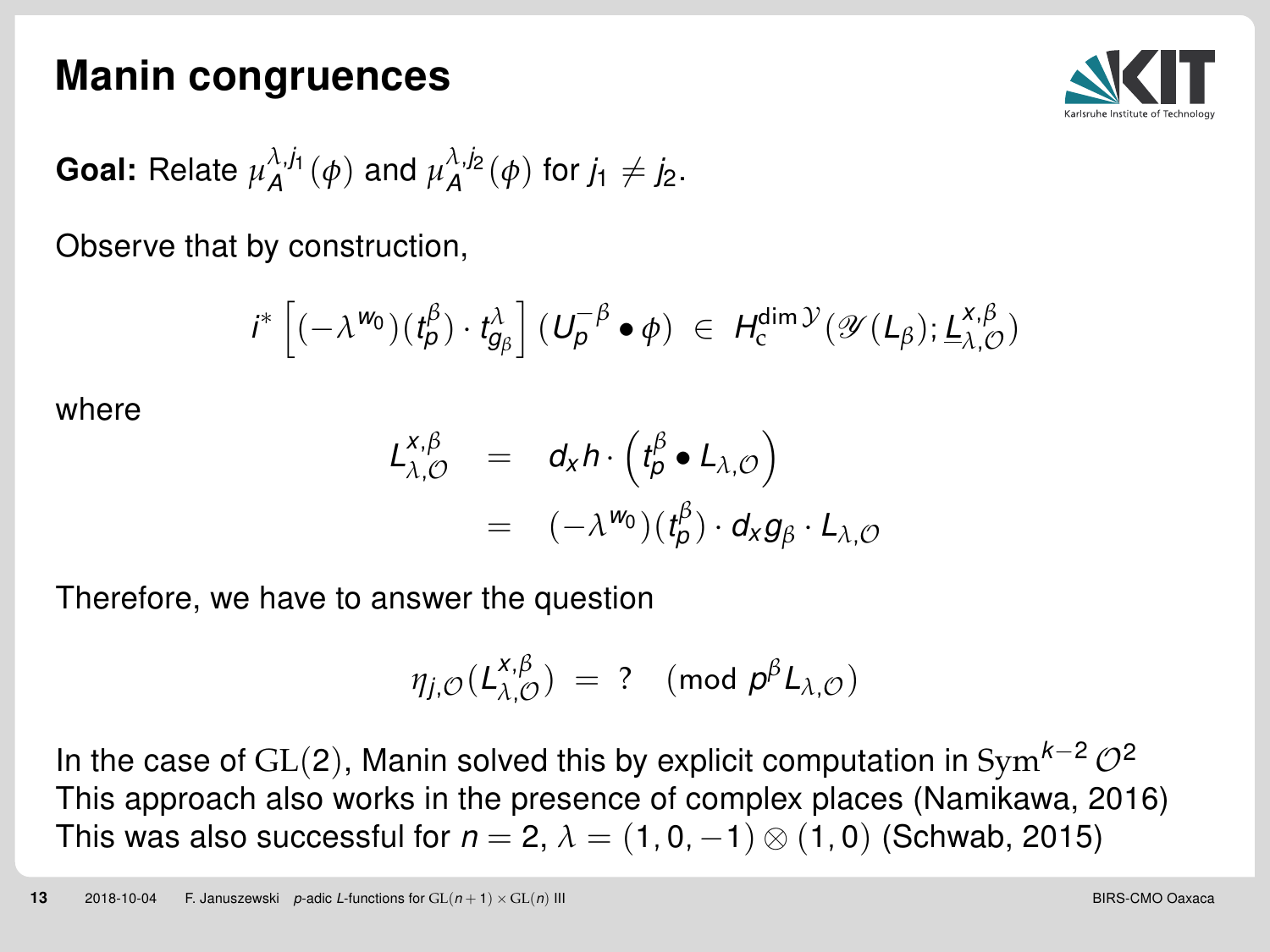#### Manin congruences



Let 
$$
\beta \ge 0
$$
. Recall  $g_{\beta} = ht_{\beta}^{\beta}$ . Write  ${}^{g_{\beta}}a = g_{\beta}ag_{\beta}^{-1}$ .  
Lemma

(i) We have  ${}^{g_\beta}b^-_E = {}^{g_0}b^-_E$ 

(ii) The subgroups H and <sup>g<sub>β</sub>B<sup>-</sup> are transversal, i.e.</sup>

$$
\mathfrak{g}_E\;=\;\mathfrak{h}_E\oplus{}^{g_\beta}\mathfrak{b}_E^-
$$

(iii)

$$
U(\mathfrak{g}_E)~=~U(\mathfrak{h}_E)\otimes_E U({}^{g_\beta}\mathfrak{b}_E^-)
$$

(iv)

$$
\displaystyle U^{(g_{\beta}}\mathfrak{u}_{\mathcal{O}}) \ \subseteq \ \left(\mathcal{O} + \mathsf{p}^{\beta} \,U(\mathfrak{h}_{\mathcal{O}})\right) \,\otimes_{\mathcal{O}} \Big(\mathcal{O} + \mathsf{p}^{\beta} \,U({}^{g_{0}}\mathfrak{b}_{\mathcal{O}}^{-})\Big)
$$

This is of relevance because

$$
L_{\lambda,\mathcal{O}}^{x,\beta} = (-\lambda^{w_0})(t_{\beta}^{\beta}) \cdot d_x \cdot U({}^{g_{\beta}}u_{\mathcal{O}}) \cdot g_{\beta}v_0.
$$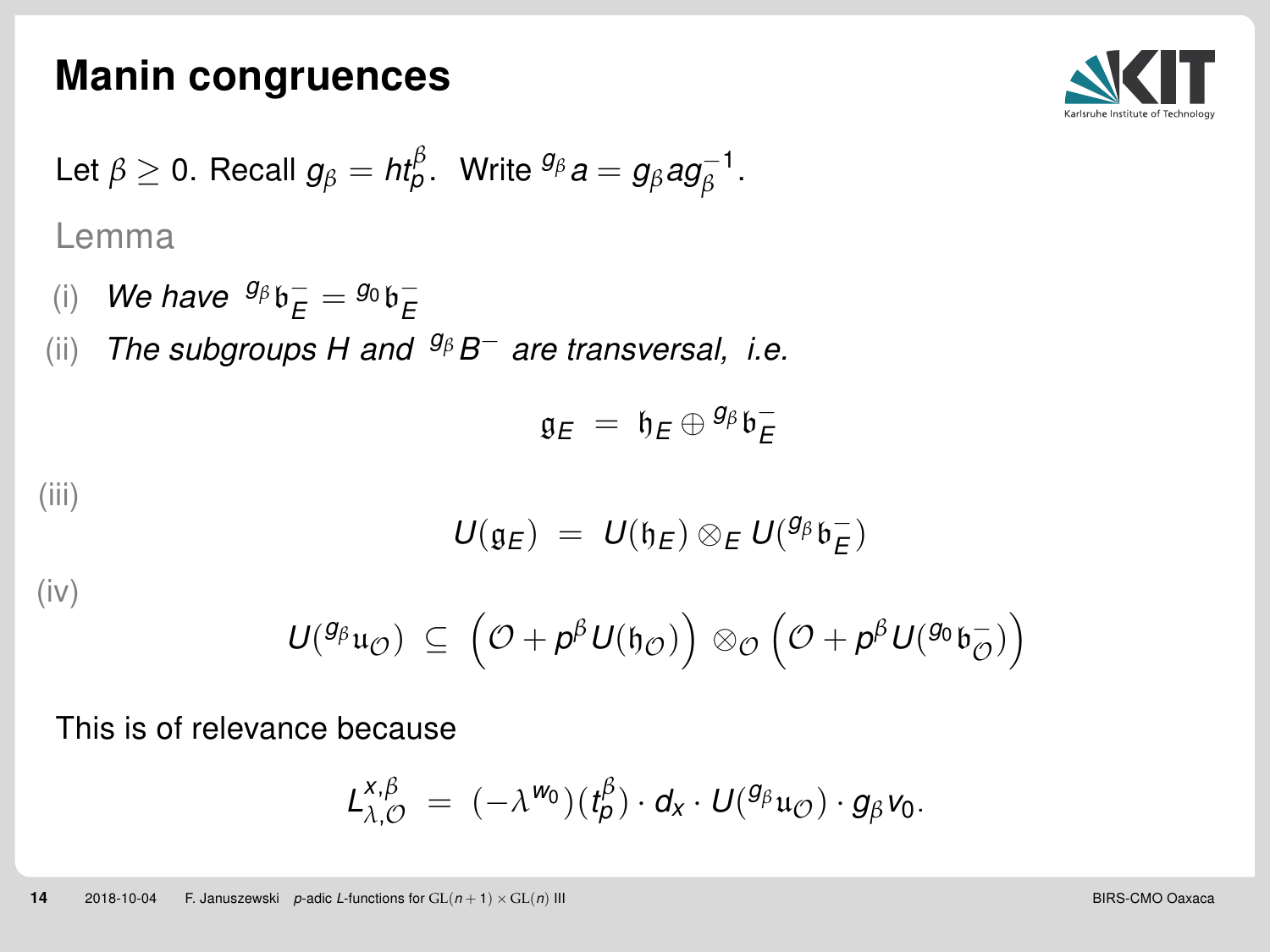#### Manin congruences



## A direct computation using the Lemma shows Proposition

(i) For every non-zero H-invariant  $\eta_j: L_{\lambda,E} \ \to \ E_{(j)}$  we have  $\eta_j(g_0 \nu_0) \neq 0.$ 

(ii) For all  $x \in \mathcal{O}^{\times}$ ,  $\beta \geq 0$ ,  $v \in L_{\lambda,\mathcal{O}}^{\times,\beta}$ , there is a constant  $\Omega_{p}^{\beta,v} \in \mathcal{O}$  with:

 $\eta_j(\nu) \ \equiv \ \mathcal{N}_{\mathsf{F}/\mathbf{Q}}(x)^j \cdot \Omega^{\beta, \nu}_{\rho} \cdot \eta_j(g_0\nu_0) \pmod{\mathcal{O} \cdot p^{\beta} \eta_j(g_0\nu_0)}$ 

(iii) For all  $j_1$  and  $j_2$  admitting H-invariant functionals:

$$
\eta_{j_1,\mathcal{O}}(v) \cdot N_{F/\mathbf{Q}}^{j_2}(x) \equiv \eta_{j_2,\mathcal{O}}(v) \cdot N_{F/\mathbf{Q}}^{j_1}(x) \pmod{p^{\beta}}
$$

Theorem (J., 2017)

Assume that two non-zero H-linear  $\eta_{j_1}, \eta_{j_2} : L_{\lambda,E} \to E_{(j_i)}$  are given. Then

$$
\omega_{F}^{j_2}(x)\langle x\rangle_{F}^{j_2}\cdot \mu_{\mathcal{O}}^{\lambda,j_1}(\phi)(x) \; = \; \omega_{F}^{j_1}(x)\langle x\rangle_{F}^{j_1}\cdot \mu_{\mathcal{O}}^{\lambda,j_2}(\phi)(x)
$$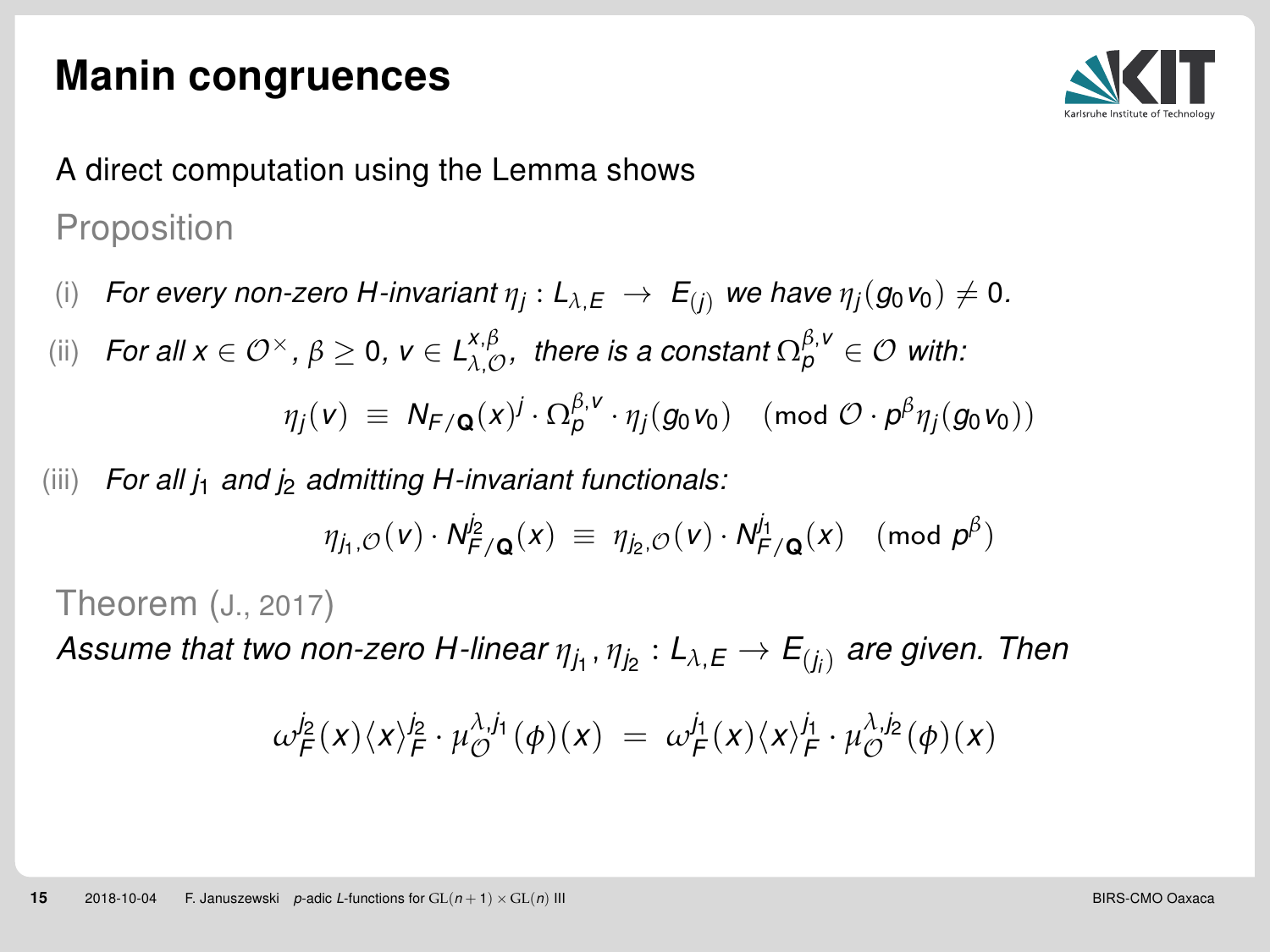#### <span id="page-16-0"></span>Independence of weight



For  $A = p^{-\alpha} \mathcal{O}/\mathcal{O}$ , our construction also yields a map

$$
\mu_{\alpha}^{\lambda,j}:\quad H_{\mathrm{c},\mathrm{ord}}^{\dim\mathscr{Y}}(\mathscr{X}(K_{\alpha,\alpha});\underline{L}_{\lambda,\boldsymbol{\rho}^{-\alpha}\mathcal{O}/\mathcal{O}})\rightarrow (\boldsymbol{\rho}^{-\alpha}\mathcal{O}/\mathcal{O})_{(j)}[[\mathcal{C}(\boldsymbol{\rho}^{\infty})]]
$$

Passing to the direct limit gives us

$$
\mu^{\lambda,j}:\quad \mathcal{H}^{\dim \mathscr{Y}}_{c,\mathrm{ord}}(K_{\infty,\infty};\underline{L}_{\lambda,E/\mathcal{O}})\;\to\; (E/\mathcal{O})_{(j)}[[C(p^\infty)]]
$$

Theorem (Independence of weight, J., 2017) For any  $\lambda$  with  $(L_{\lambda,E})^H \neq 0$  we have a commuting square

$$
\mathcal{H}^{\dim \mathscr{Y}}_{c, \text{ord}}(K_{\infty, \infty}; \underline{L}_{\lambda, K/\mathcal{O}}) \xrightarrow{\mu^{\lambda, 0}} (K/\mathcal{O})_{(0)}[[C(p^{\infty})]]
$$
\n
$$
\pi_{\lambda} \downarrow \qquad \qquad \parallel
$$
\n
$$
\mathcal{H}^{\dim \mathscr{Y}}_{c, \text{ord}}(K_{\infty, \infty}; \underline{K/\mathcal{O}}) \xrightarrow{\mu^{0, 0}} (K/\mathcal{O})_{(0)}[[C(p^{\infty})]]
$$

where *π<sup>λ</sup>* is Hida's weight comparison map.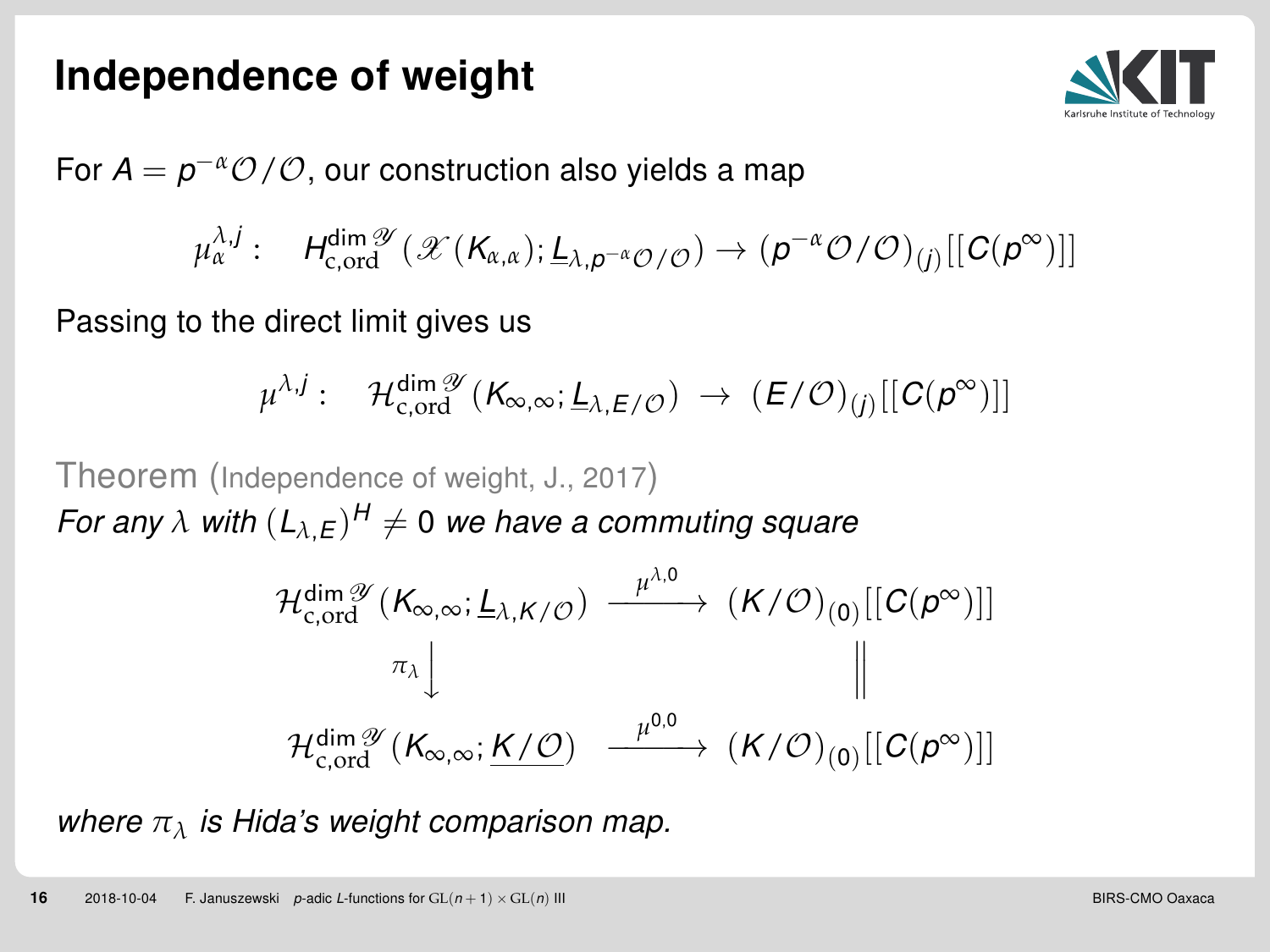#### <span id="page-17-0"></span>Non-abelian measures



By specialization, we may consider

$$
L_p^{\text{univ}} := \int_{C(p^{\infty})} d\mu^{\lambda,0} \quad \in \quad \text{Hom}_{\mathcal{O}}(H_{c,\text{ord}}^{\text{dim}\mathcal{Y}}(K_{\infty,\infty};\underline{L}_{\lambda,E/\mathcal{O}}), E/\mathcal{O})
$$

$$
= H_{\text{ord}}^{\text{dim}\mathcal{X}-\text{dim}\mathcal{Y}}(K_{\infty,\infty};\mathcal{O})
$$

This is independent of  $\lambda$ . Now dim  $\mathscr{X}$  – dim  $\mathscr{Y}$  is the top degree.

Specialization à la Hida recovers the previously constructed measures  $\mu_{\mathcal{O}}^{\lambda,j}(\phi)$ .  $F/\mathbf{Q}$  : CM or totally real or assume existence of Galois representations for torsion classes for  $GL(n+1) \times GL(n)$ 

m : non-Eisenstein maximal ideal in Hida's universal nearly ordinary Hecke algebra  $h_{\text{ord}}(K_{\infty,\infty};\mathcal{O})$ , i.e. the residual Galois representation is of the form

$$
\overline{\rho}_{\mathfrak{m}} = \overline{\rho}_{n+1} \otimes \overline{\rho}_n
$$

with absolutely irreducible  $\overline{\rho}_{n+1}$  and  $\overline{\rho}_n$  of dimensions  $n+1$  and  $n$ . Conjecturally,

$$
\textit{H}^{\dim \mathscr{X} - \dim \mathscr{Y}}_{\mathrm{ord}}(K_{\infty,\infty};\underline{\textbf{L}}_{\lambda^\vee,\mathcal{O}})_{\mathfrak{m}}\;\cong\; \textbf{h}_{\mathrm{ord}}(K_{\infty,\infty};\mathcal{O})_{\mathfrak{m}}
$$

and  $L_{p,\mathfrak{m}}^{\text{univ}}\in\mathbf{h}_{\text{ord}}(\mathcal{K}_{\infty,\infty};\mathcal{O})_{\mathfrak{m}}.$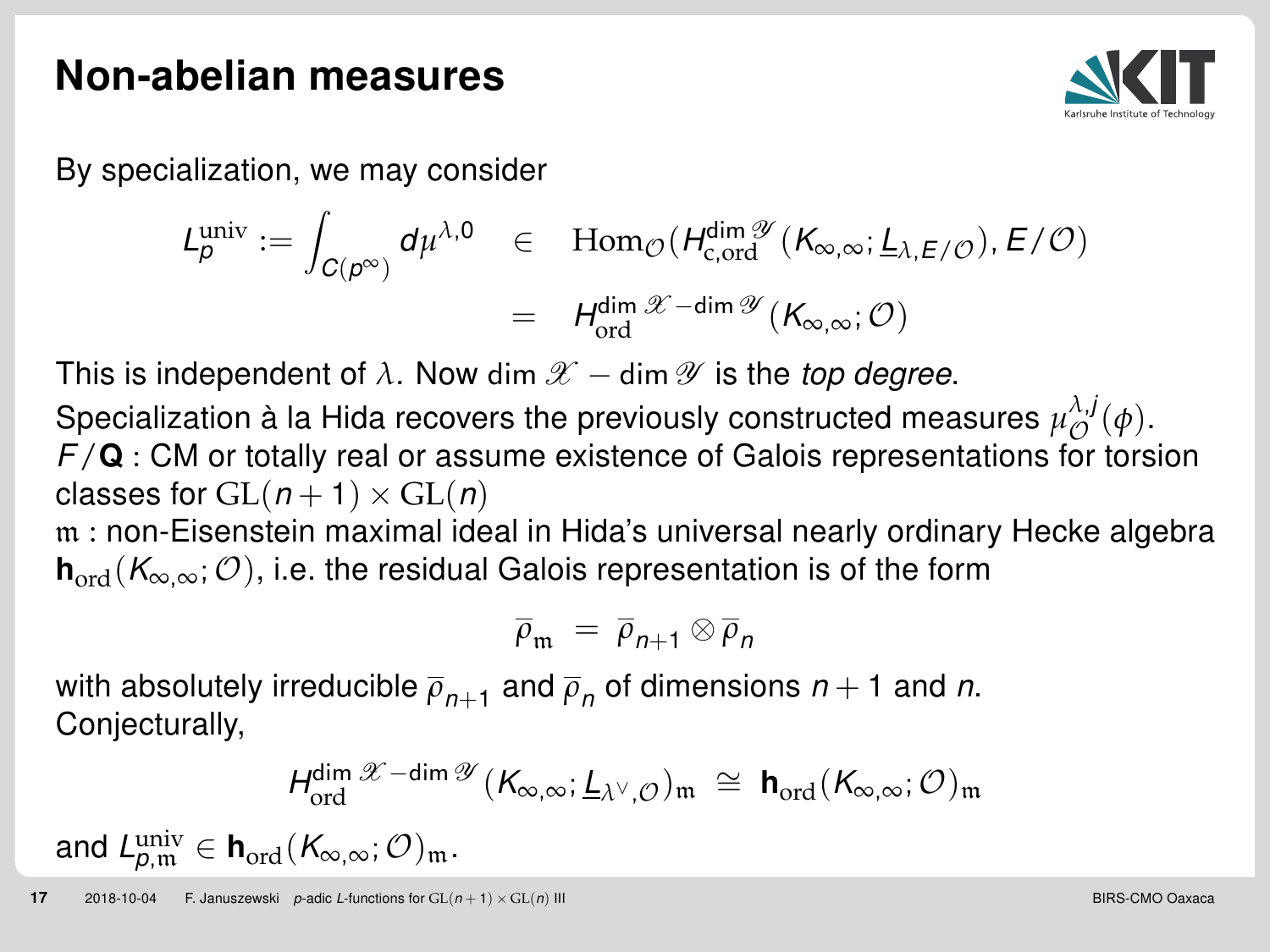## <span id="page-18-0"></span>Table of Contents



[Cohomological setup](#page-3-0) [The modular symbol](#page-6-0) [The distribution relation](#page-9-0) The p[-adic measure](#page-11-0) [Functional equation](#page-12-0) [Manin congruences](#page-13-0) [Independence of weight](#page-16-0) [Non-abelian measures](#page-17-0)

[Remarks about](#page-18-0) GL(2n) [Setup](#page-19-0) [The modular symbol](#page-21-0) **[Properties](#page-22-0)**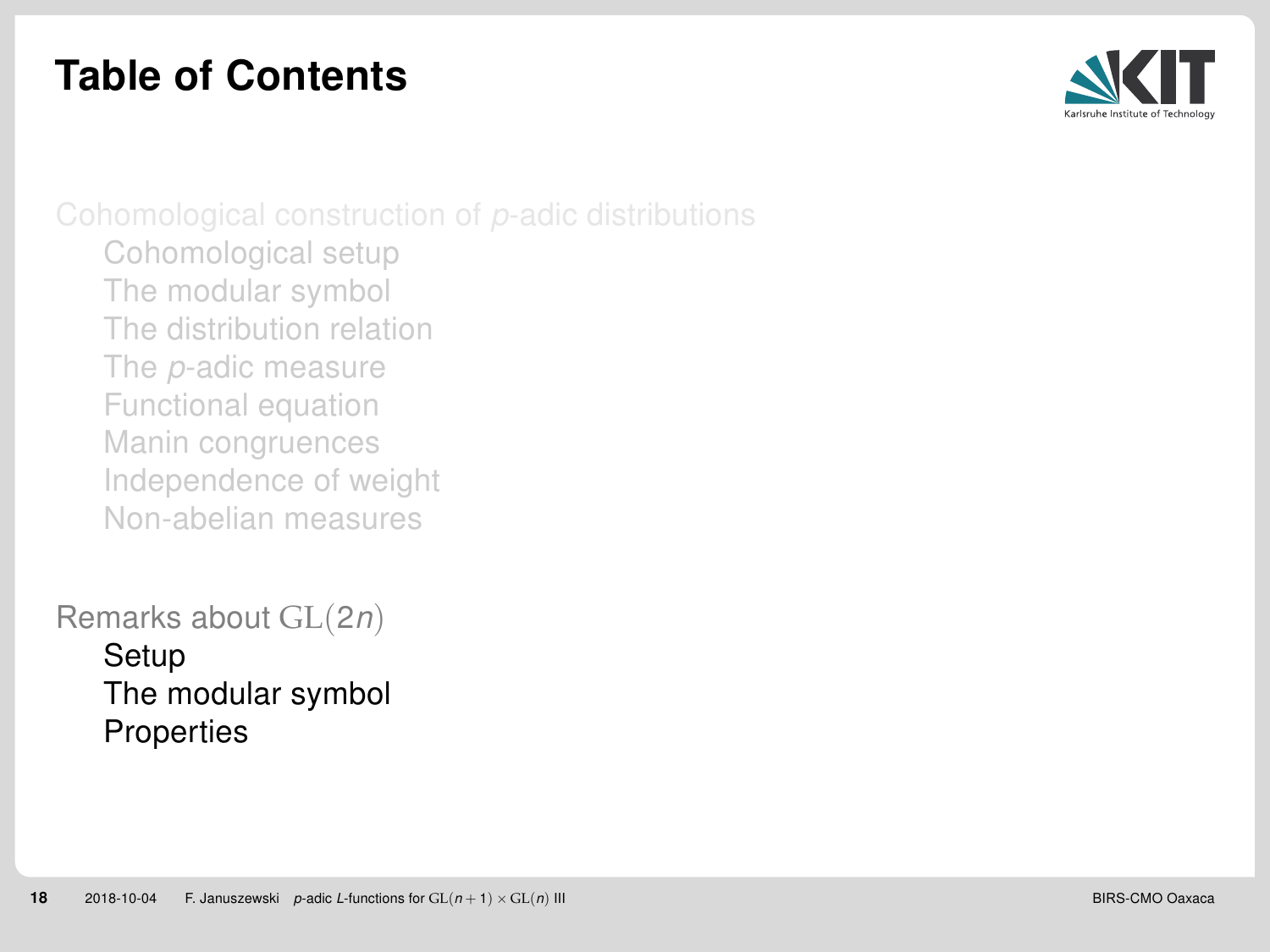#### <span id="page-19-0"></span>Setup



 $F/Q$  a totally real number field

$$
G = G_{2n} = \text{res}_{F/\mathbf{Q}} GL(2n)
$$
  
\n
$$
H = G_n \times G_n = \text{res}_{F/\mathbf{Q}} GL(n) \times GL(n)
$$
  
\n
$$
\Delta : H \rightarrow G, g \mapsto \text{diag}(g, g)
$$
  
\n
$$
S \subseteq G \text{ maximal } \mathbf{Q}\text{-split torus in the center (rank 1)}
$$
  
\n
$$
K_{\infty} \subseteq G(\mathbf{R}) \text{ max}' \text{ compact}
$$
  
\n
$$
\widetilde{K}_{\infty} = S(\mathbf{R})^0 K_{\infty} \subseteq G(\mathbf{R})
$$
  
\n
$$
L_{\infty} = \widetilde{K}_{\infty} \cap H(\mathbf{R}) = S(\mathbf{R})^0 \cdot [\max' \text{ compact}]
$$
  
\n
$$
K \subseteq G(\mathbf{A}^{(\infty)}) \text{ compact open}
$$
  
\n
$$
L \subseteq H(\mathbf{A}^{(\infty)}) \text{ compact open}
$$
  
\n
$$
\mathscr{X}(K) = G(\mathbf{Q}) \setminus G(\mathbf{A}) / \widetilde{K}_{\infty} K
$$
  
\n
$$
\mathscr{Y}(L) = H(\mathbf{Q}) \setminus H(\mathbf{A}) / L_{\infty} L
$$
  
\n
$$
i : \mathscr{Y}(L) \rightarrow \mathscr{X}(K) \text{ proper, whenever } L \subseteq K
$$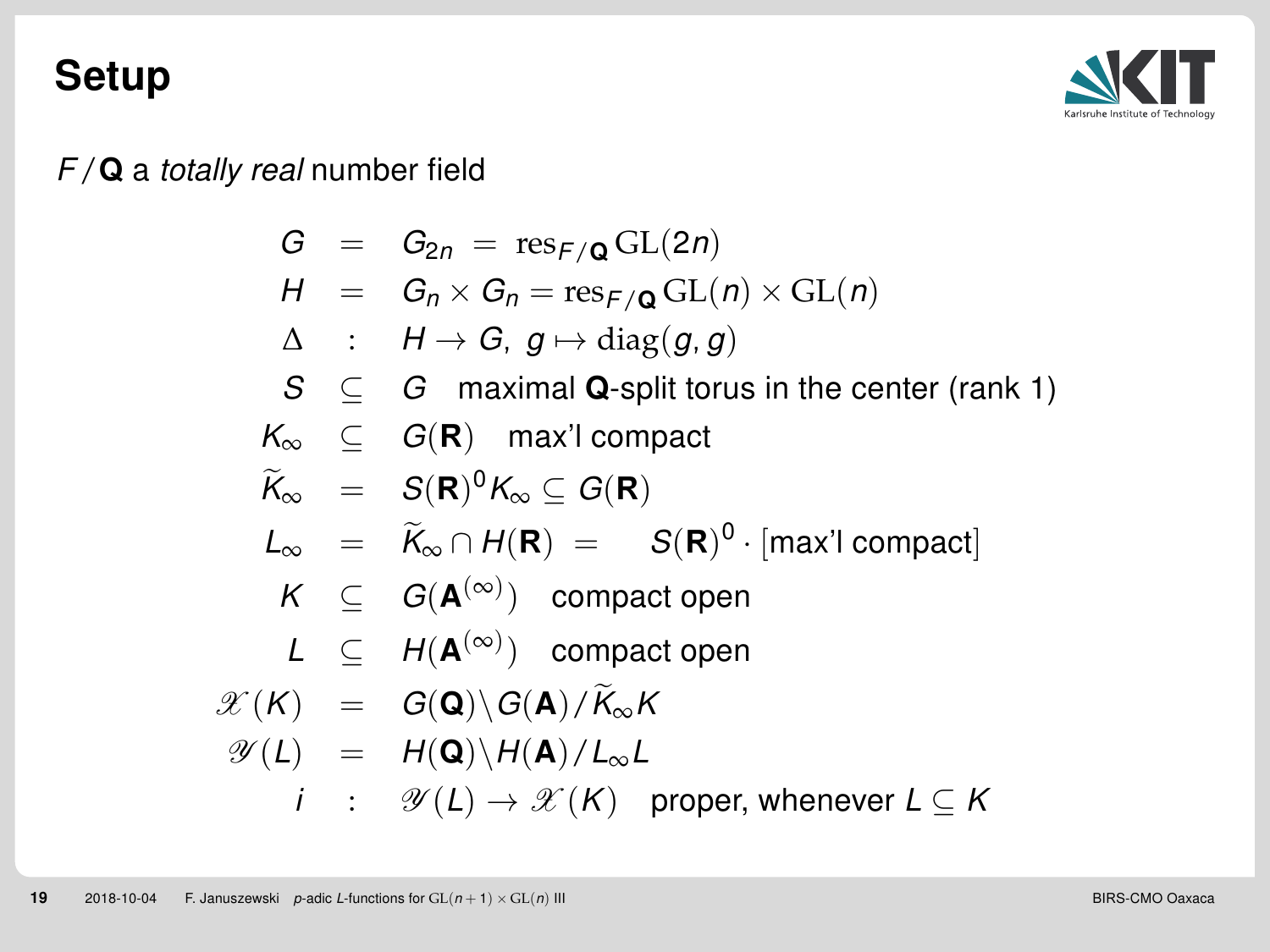#### Setup



p a rational prime,  $E/\mathbf{Q}_p$  finite,  $\mathcal{O} \subseteq E$  its valuation ring

$$
B = TU \text{ upper Borel in } G
$$
\n
$$
u : \mathcal{O}\text{-Lie algebra of } U
$$
\n
$$
\lambda : B\text{-dominant } E\text{-rational weight of } G
$$
\n
$$
P = H\text{N upper maximal } (n, n)\text{-parabolic in } G
$$
\n
$$
t_p = \text{diag}(p \cdot 1_n, 1_n) \in \text{GL}_{2n}(F_p) = G(\mathbf{Q}_p)
$$
\n
$$
I_{\alpha',\alpha} = \{k \in G(\mathbf{Z}_p) \mid k \in B(\mathbf{Z}_p/p^{\alpha}) \text{ and } k \in U(\mathbf{Z}_p/p^{\alpha'})\}
$$
\n
$$
U_p = I_{\alpha',\alpha} \Delta(t_p) I_{\alpha',\alpha} = \bigcup_{u \in N(\mathbf{Z}_p)/t_p N(\mathbf{Z}_p) t_p^{-1}} u t_p I_{\alpha',\alpha}
$$
\n
$$
= \prod_{p \mid p} U_p^{\nu_p(p)}
$$
\n
$$
K_{\alpha',\alpha} = K^{(p)} \times I_{\alpha',\alpha}
$$

$$
h = \begin{pmatrix} 1_n & w_n \\ 0_n & w_n \end{pmatrix}
$$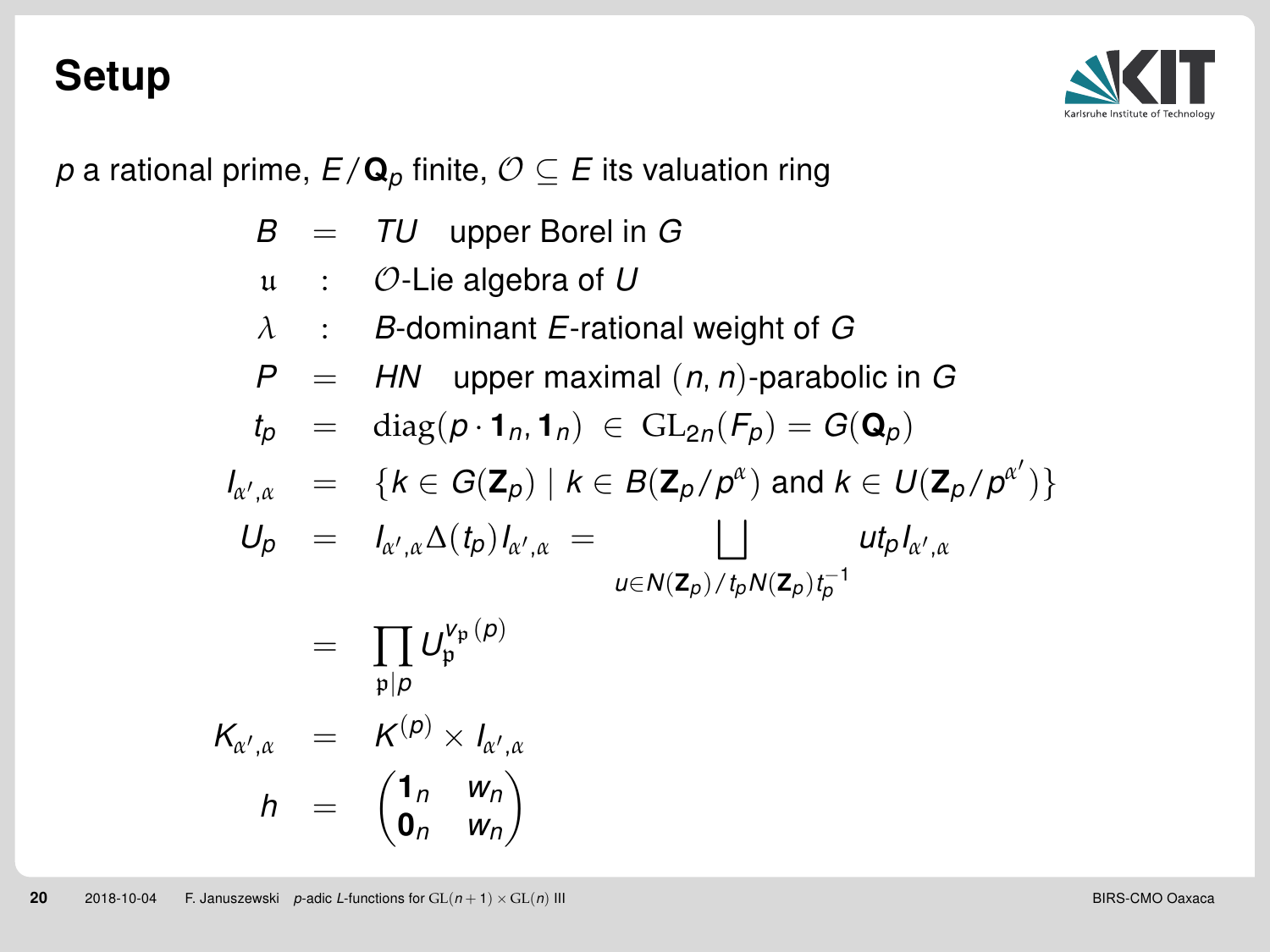

<span id="page-21-0"></span>Put again  $g_\beta = \mathit{ht}^\beta_\rho$  and observe

$$
H(\mathbf{Q}_p) \cap g_{\beta} l_{0,\alpha} g_{\beta}^{-1} = \{ \text{diag}(h_1, h_2) \mid h_1 h_2^{-1} \in \mathbf{1}_n + M_n(\mathcal{O}_p) \}
$$

Define  $C(\rho^\beta)$  appropriately and define the modular symbol as before:

$$
\mathscr{P}_{A,x,\beta}^{\lambda,j} : H_{c, \text{ord}}^{\dim \mathscr{Y}} (\mathscr{X}(K_{\alpha',\alpha}); \underline{L_{\lambda,A}}) \to A_{(j)},
$$
  

$$
\phi \mapsto \int_{\mathscr{Y}(L_{\beta})[x]} \eta_{j,A} \circ i^* \left[ (-\lambda^{w_0})(t_{\beta}^{\beta}) \cdot t_{g_{\beta}}^{\lambda} \right] (U_{\beta}^{-\beta} \bullet \phi).
$$

Likewise, define finite measures:

$$
\mu_{A,\beta}^{\lambda,j}(\phi) \; := \; \sum_{x \in C(p^\beta)} \mathscr{P}_{A,x,\beta}^{\lambda,j}(\phi) \cdot x \; \in \; A_{(j)}[C(p^\beta)]
$$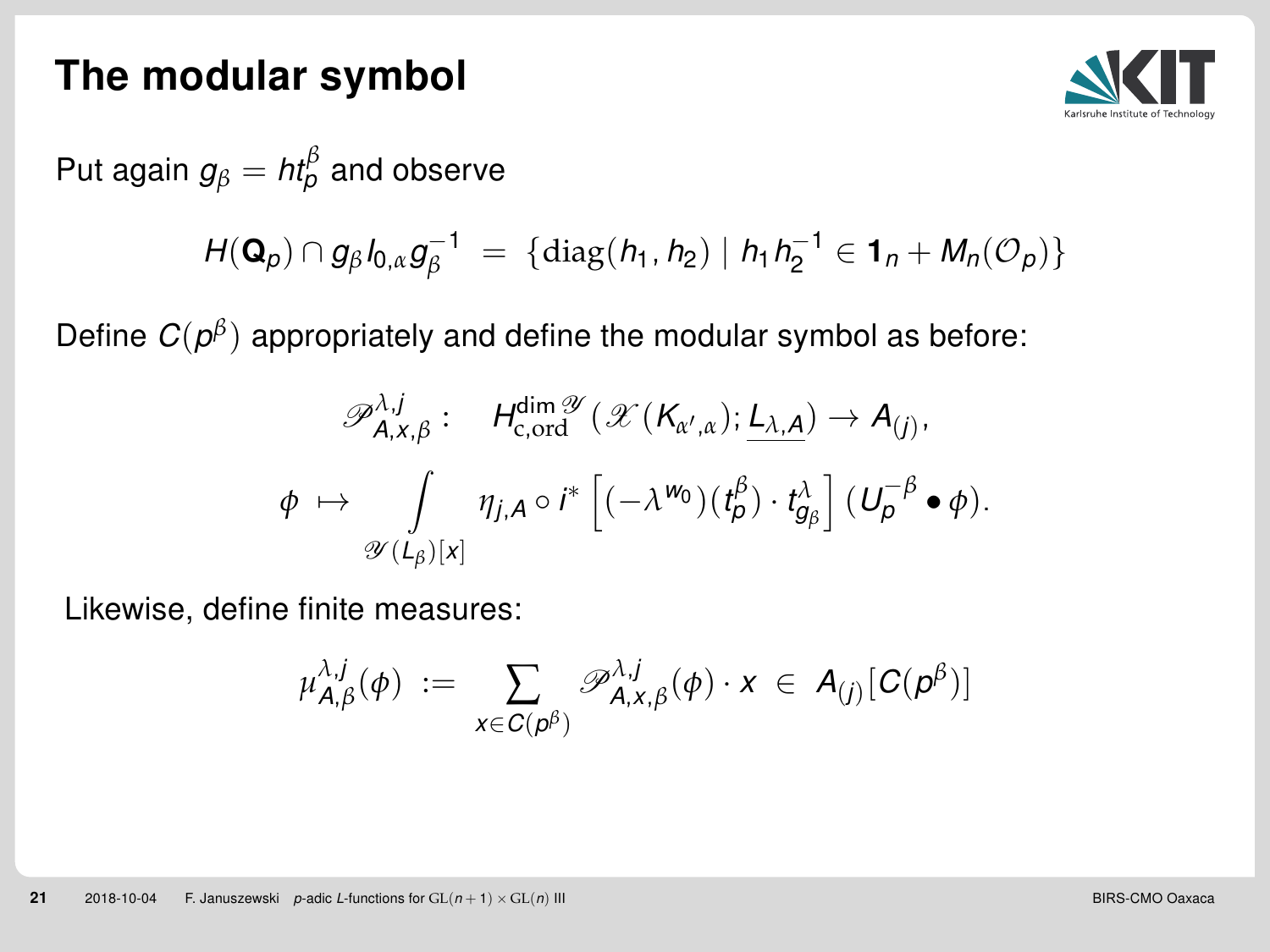#### <span id="page-22-0"></span>**Properties**



(jt. with M. Dimitrov and A. Raghuram)

Put

$$
\mu_{\mathcal{O}}^{\lambda,j}(\phi) \; := \; \varprojlim_{\beta} \mu_{\mathcal{O},\beta}^{\lambda,j}(\phi) \; \in \; \mathcal{O}[[C(\rho^{\infty})]]
$$

- So far have to assume  $\alpha' = 0$ .
- This is a bounded measure in the ordinary case.
- Satisfies Manin's congruences.
- Independent of weight as well.
- Have an interpolation formula for cuspidal automorphic regular algebraic Π of  $GL_{2n}(\mathbf{A}_F)$  admitting a Shalika model, i.e. transfers from globally generic cuspidal representations of  $\mathrm{GSpin}_{2n+1}(\mathsf{A}_\mathcal{F}),$  which are  $\mathcal{U}_\rho$ -ordinary,  $\mathcal{P}$ -regular and spherical at p.